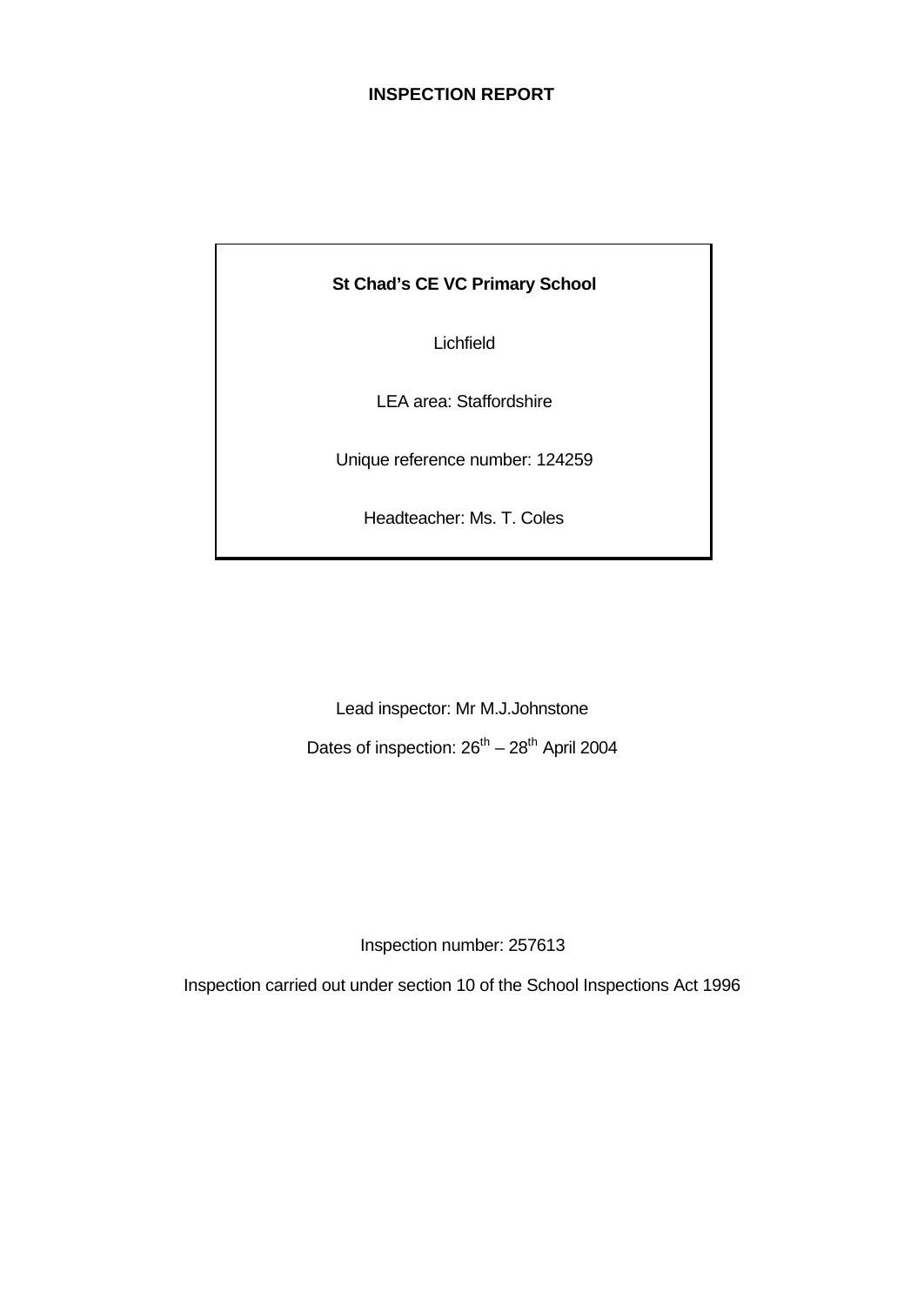# © Crown copyright 2004

This report may be reproduced in whole or in part for non-commercial educational purposes, provided that all extracts quoted are reproduced verbatim without adaptation and on condition that the source and date thereof are stated.

Further copies of this report are obtainable from the school. Under the School Inspections Act 1996, the school must provide a copy of this report and/or its summary free of charge to certain categories of people. A charge not exceeding the full cost of reproduction may be made for any other copies supplied.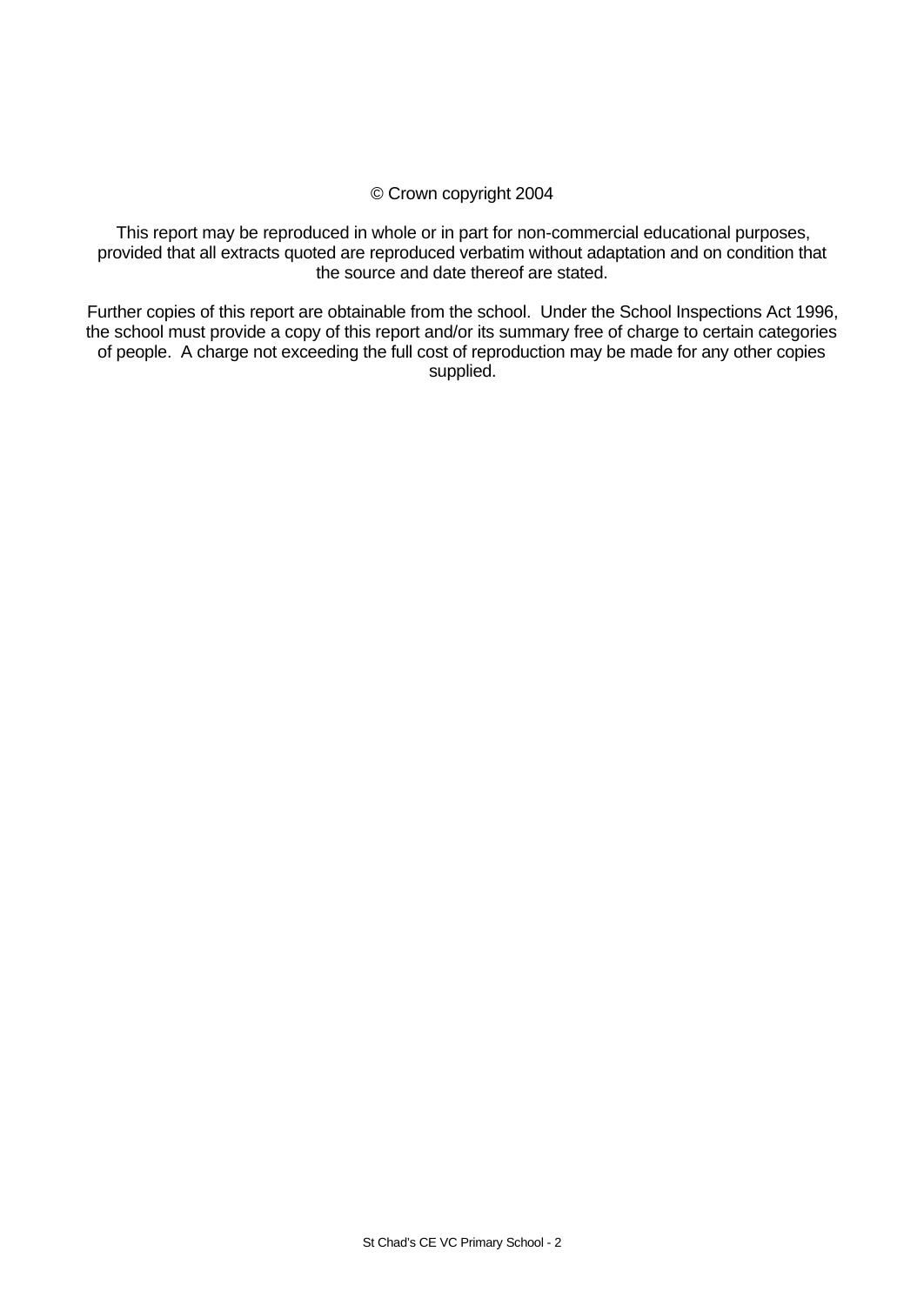# **INFORMATION ABOUT THE SCHOOL**

| Type of school:              | Primary                                       |
|------------------------------|-----------------------------------------------|
| School category:             | Voluntary controlled                          |
| Age range of pupils:         | 4-11                                          |
| Gender of pupils:            | Mixed                                         |
| Number on roll:              | 210                                           |
| School address:              | St Michael Road<br>Lichfield<br>Staffordshire |
| Postcode:                    | WS13 6SN                                      |
| Telephone number:            | 01543 512000                                  |
| Fax number:                  | 01543 512003                                  |
| Appropriate authority:       | Governing body                                |
| Name of chair of governors:  | Dr. M. Preston                                |
| Date of previous inspection: | 16.03.98                                      |

# **CHARACTERISTICS OF THE SCHOOL**

This Church of England voluntary controlled primary school is situated close to the centre of Lichfield in Staffordshire. It is an average sized primary school with 210 pupils who attend full-time and 17 who attend part-time in the Reception class. At the time of the inspection, there were 45 children in the Foundation Stage including the 17 children attending part-time. There are eight age specific classes including the Reception class. Almost all of the pupils are of white UK heritage with just a few from a variety of ethnic backgrounds. Four pupils have English as an additional language but they all speak English well. The first languages spoken by these pupils are Danish and Japanese. The percentage of pupils eligible for free school meals is below average. The percentage of pupils on the register of special educational needs is below average and two pupils have a statement of special need. Most of the pupils on the register have moderate learning difficulties. Socio-economic indicators are broadly average. The Local Education Authority results from testing children entering school indicate that most pupils have below average attainment, although the full range of ability is present. The school received the Investors in People Award in 2001 and a school Achievement Award in 2002.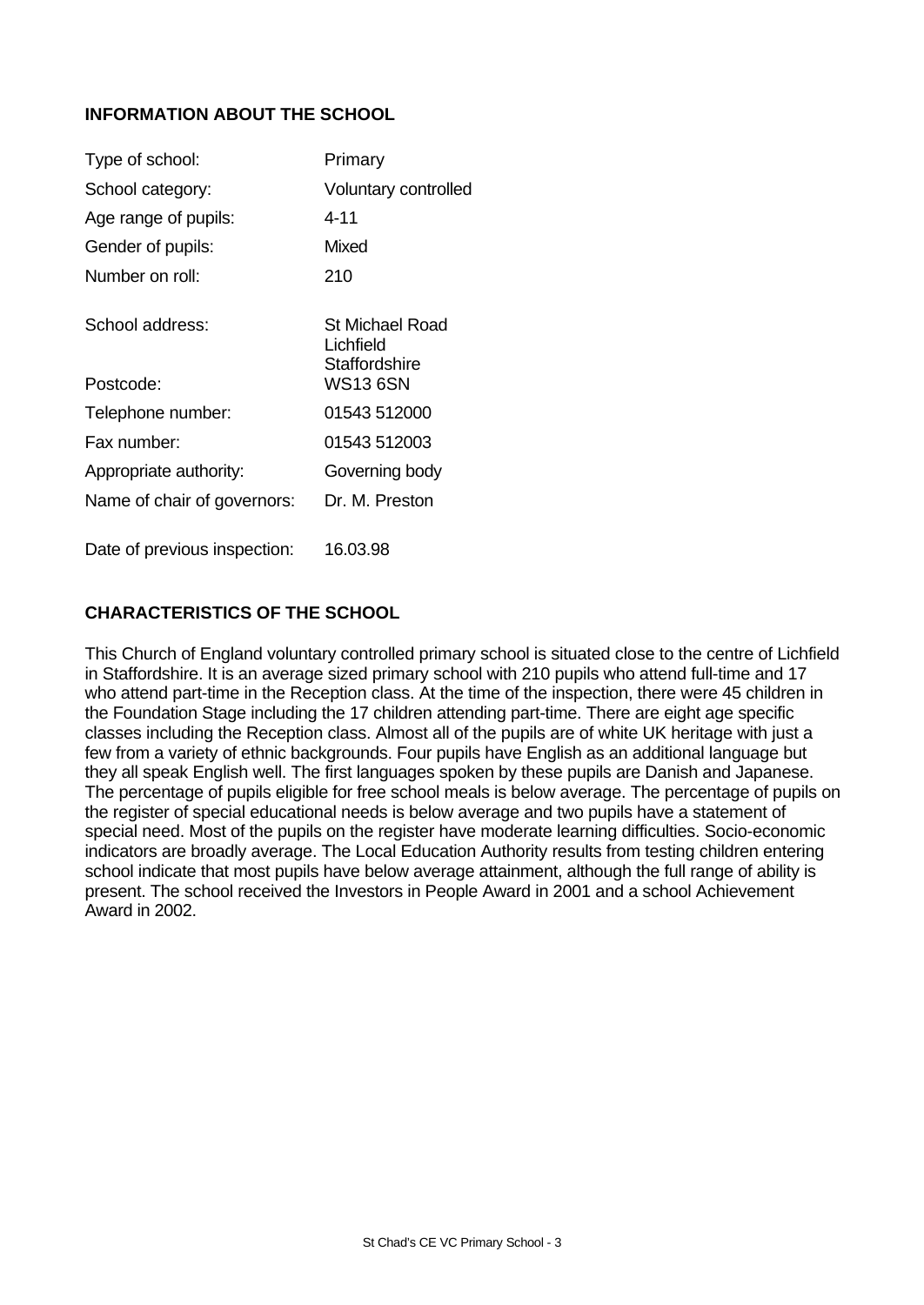# **INFORMATION ABOUT THE INSPECTION TEAM**

| Members of the inspection team |                                     |                | <b>Subject responsibilities</b>             |
|--------------------------------|-------------------------------------|----------------|---------------------------------------------|
| 21114                          | Malcolm Johnstone<br>Lead inspector |                | English                                     |
|                                |                                     |                | Information and communication<br>technology |
|                                |                                     |                | Personal, social and health<br>education    |
|                                |                                     |                | English as an additional language           |
| 13526                          | <b>Richard Barnard</b>              | Lay inspector  |                                             |
| 21450                          | Dan Kilborn                         | Team inspector | <b>Mathematics</b>                          |
|                                |                                     |                | Science                                     |
|                                |                                     |                | Geography                                   |
|                                |                                     |                | History                                     |
|                                |                                     |                | Religious education                         |
|                                |                                     |                | Special educational needs                   |
| 2818                           | <b>Graham Warner</b>                | Team inspector | <b>Foundation Stage</b>                     |
|                                |                                     |                | Art and design                              |
|                                |                                     |                | Design and technology                       |
|                                |                                     |                | <b>Music</b>                                |
|                                |                                     |                | Physical education                          |

The inspection contractor was:

Inspire Educational Limited The Coach House 132 Whitaker Road Derby DE23 6AP

Any concerns or complaints about the inspection or the report should be made initially to the inspection contractor. The procedures are set out in the leaflet *'Complaining about Ofsted Inspections'*, which is available from Ofsted Publications Centre (telephone 07002 637833) or Ofsted's website (www.oftsed.gov.uk).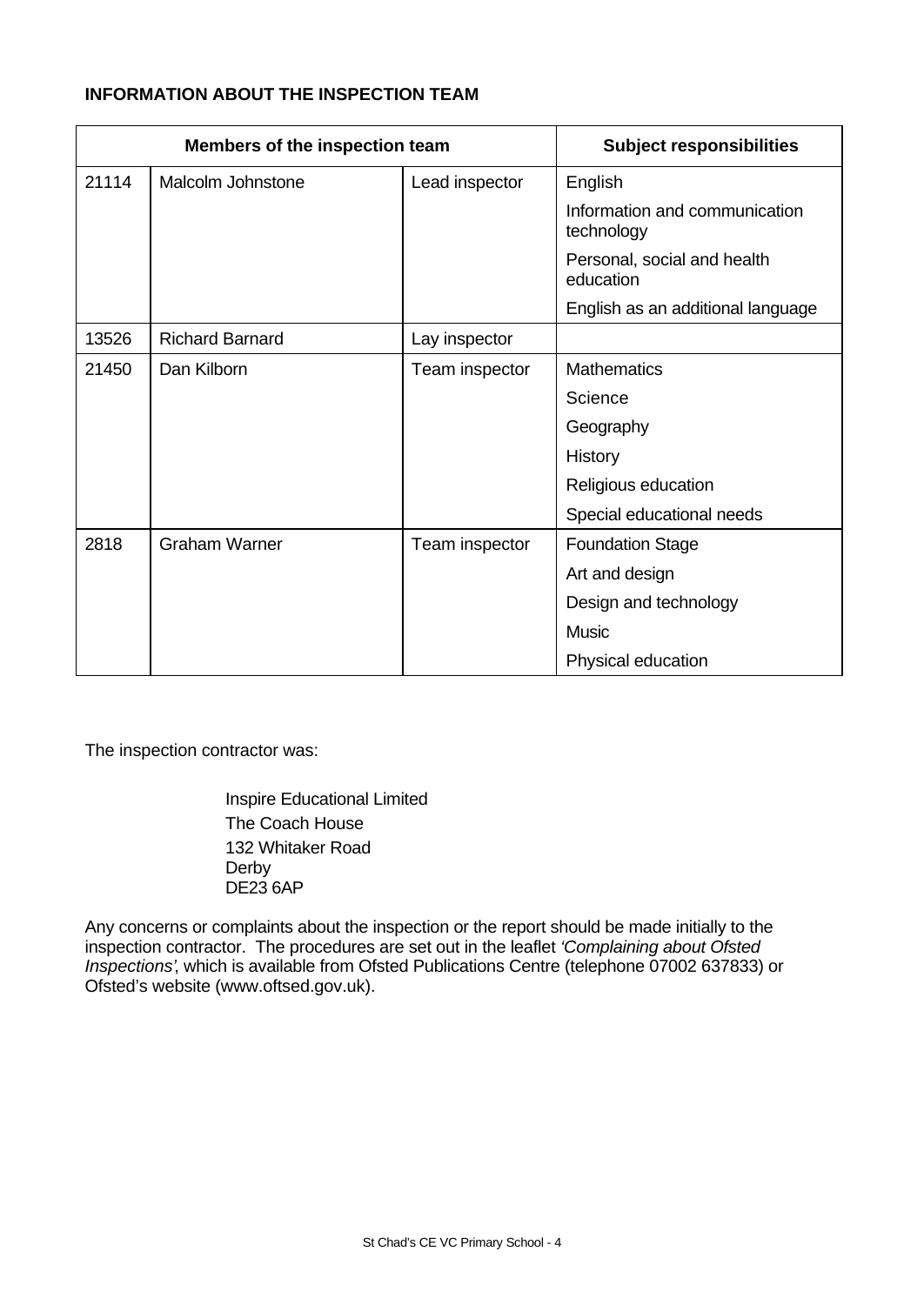# **REPORT CONTENTS**

|                                                                                                                                                                           | Page |
|---------------------------------------------------------------------------------------------------------------------------------------------------------------------------|------|
| <b>PART A: SUMMARY OF THE REPORT</b>                                                                                                                                      | 6    |
| <b>PART B: COMMENTARY ON THE MAIN INSPECTION FINDINGS</b>                                                                                                                 |      |
| <b>STANDARDS ACHIEVED BY PUPILS</b>                                                                                                                                       | 8    |
| Standards achieved in areas of learning, subjects and courses                                                                                                             |      |
| Pupils' attitudes, values and other personal qualities                                                                                                                    |      |
| <b>QUALITY OF EDUCATION PROVIDED BY THE SCHOOL</b>                                                                                                                        | 11   |
| Teaching and learning<br>The curriculum<br>Care, guidance and support<br>Partnership with parents, other schools and the community                                        |      |
| <b>LEADERSHIP AND MANAGEMENT</b>                                                                                                                                          | 15   |
| <b>PART C: THE QUALITY OF EDUCATION IN AREAS OF LEARNING AND</b><br><b>SUBJECTS</b><br>AREAS OF LEARNING IN THE FOUNDATION STAGE<br><b>SUBJECTS IN KEY STAGES 1 and 2</b> | 17   |
| <b>PART D: SUMMARY OF THE MAIN INSPECTION JUDGEMENTS</b>                                                                                                                  | 30   |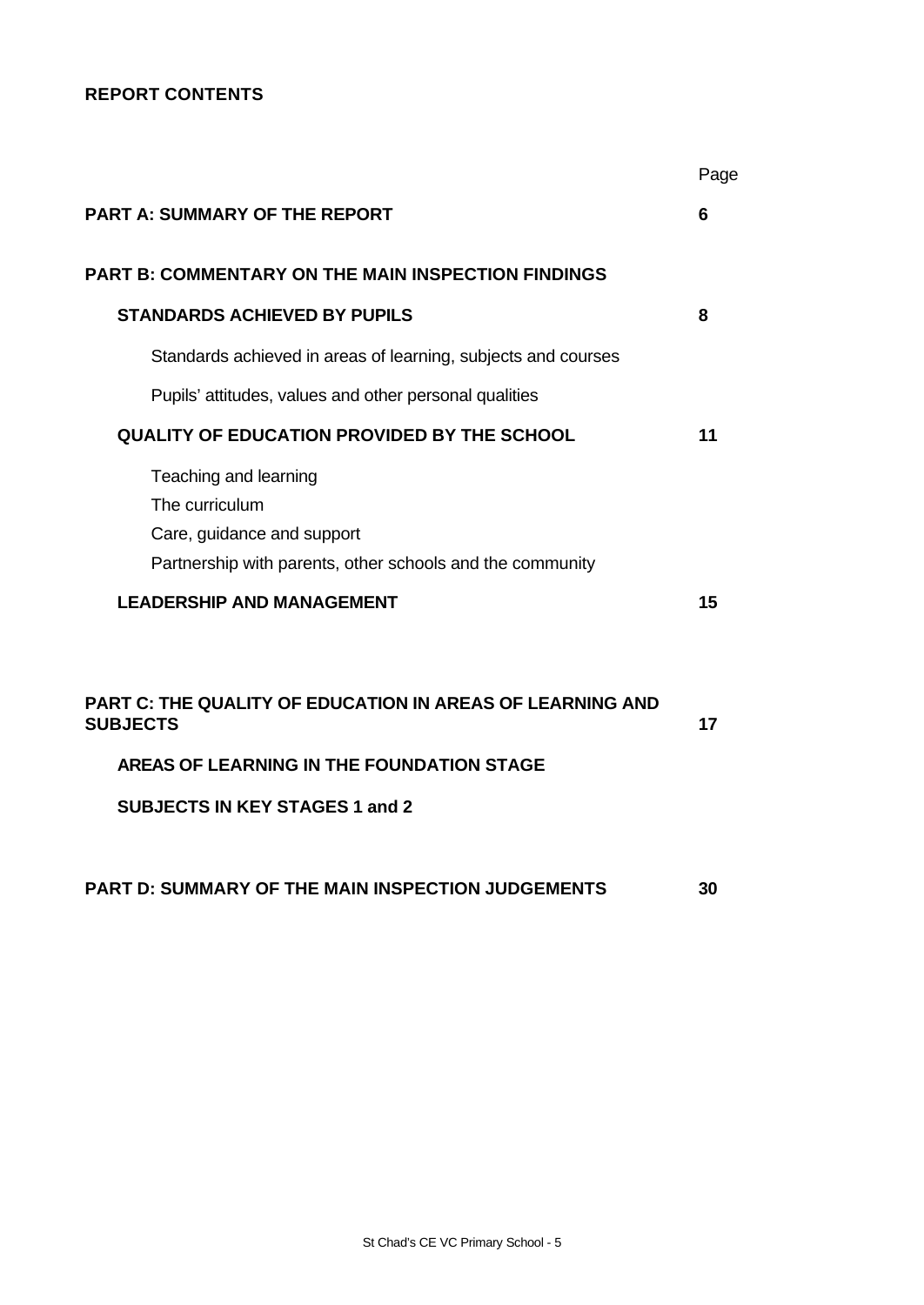# **PART A: SUMMARY OF THE REPORT**

# **OVERALL EVALUATION**

**This is a good school with some significant strengths**. Standards are very high by the end of Year 6 and throughout the school most pupils achieve well as a result of good teaching. The headteacher, supported effectively by all staff and governors, leads the school very well. There is a clear commitment to continuing improvement and care for all pupils. The pupils like school and try to do their best. Parents are very pleased with what the school does for their children. The school provides good value for money.

# **The school's main strengths and weaknesses are:**

- Overall standards in English, mathematics and science are very high by the end of Year 6
- The headteacher leads the school very well, governance is very strong and effective and the school is managed well
- Teaching and learning are good overall and are particularly strong in Years 5 and 6
- Standards and pupils' achievements are not high enough in Year 2 and teaching is not strong enough to bring about significant improvements
- Pupils have very good attitudes, work hard and behave very well
- Children are given a good start to their education in the Foundation Stage
- There are not enough opportunities for pupils to use their writing skills in support of other subjects
- Attendance is very good

Improvement since the previous inspection has been good. Standards at the end of Year 6 have risen at a faster rate than the national upward trend. Provision for information and communication technology (ICT) is now much better and standards have risen. The school development plan is now an effective blueprint for improvement and there has been good progress in the monitoring and evaluation of curriculum development. Assessment is much more effective and has brought about substantial improvement in meeting the needs of the more able pupils. The role of the deputy headteacher has been developed well and pupils have a greater awareness of multi-cultural issues. All statutory requirements are now met.

# **STANDARDS ACHIEVED**

| <b>Results in National</b><br>Curriculum tests at the end<br>of Year 6, compared with: |      | Similar schools by<br>prior attainment |      |      |
|----------------------------------------------------------------------------------------|------|----------------------------------------|------|------|
|                                                                                        | 2001 | 2002                                   | 2003 | 2003 |
| English                                                                                |      | n                                      |      | A*   |
| <b>Mathematics</b>                                                                     |      | Α                                      | в    | m    |
| Science                                                                                |      | В                                      |      |      |

*Key: A - well above average; B – above average; C – average; D – below average; E – well below average Similar schools are those with similar percentages of pupils eligible for free school meals*

**Achievement is mostly good throughout the school.** Children in the Foundation Stage (FS) make good progress and most are likely to reach the goals they are expected to achieve by the time they enter Year 1. Standards in reading, writing and mathematics are close to the national average in Year 1 but are below average in Year 2. Despite a higher number of pupils with special educational needs (SEN) in Year 2, their achievement should be higher. Standards and pupils' achievements in Years 3 to 6 are good and progress accelerates rapidly in Years 5 and 6. Standards in the present Year 6 closely mirror the results in last year's national tests; they are well above average in English and science and above average in mathematics. Standards in reading are very good and there is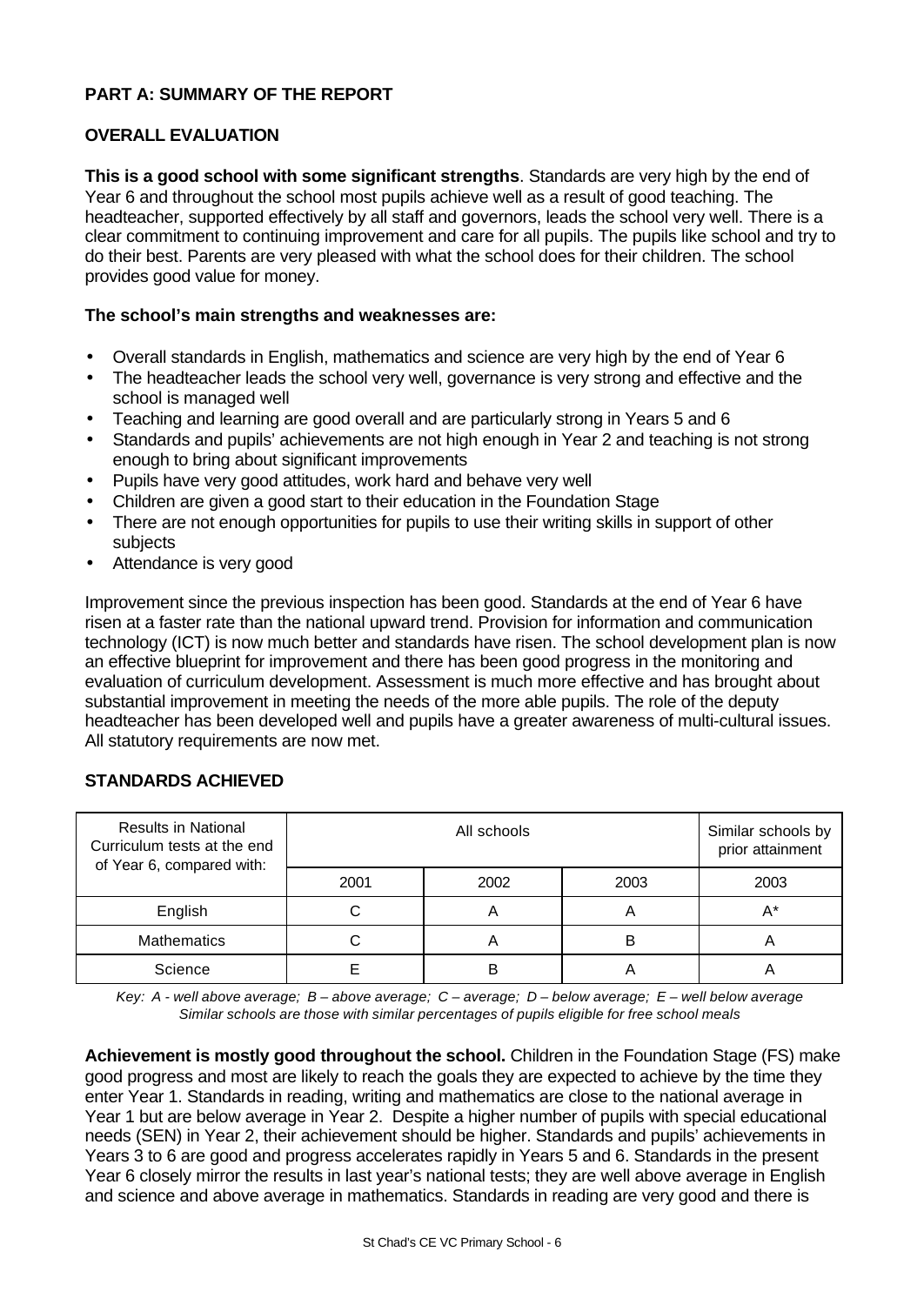some very high quality writing. Standards in speaking and listening and reading are very strong and support learning in other subjects very well. Examples of extended writing in support of learning in other subjects, however, are limited and place some restrictions on pupils' achievements. Throughout the school, standards in ICT have improved and are now similar to national expectations. Pupils are achieving well in relation to their prior attainment. In all subjects, pupils with English as an additional language (EAL) and pupils who have SEN also achieve well due to well-targeted and effective support.

**The provision for pupils' personal development, including their spiritual, moral, social and cultural development is very good overall.** There are very good relationships in the school and pupils have very good attitudes to work and behave very well. Punctuality is excellent and attendance is well above the national average.

# **QUALITY OF EDUCATION**

**The quality of education is good. Teaching and learning are mostly good and ensure that pupils achieve well overall**. Teaching has improved since the previous inspection with more good and very good teaching seen. Teaching in the Foundation Stage is now good with better planning, organisation and teamwork. Pupils' achievements in Year 2, whilst satisfactory, are not as high as in other year groups since the teaching of reading, writing and mathematics lacks sufficient structure and rigour. In most year groups there is a high level of challenge in the work and pupils of all abilities achieve well as a result. The more able pupils do particularly well. English and mathematics are taught well in most lessons and there is some very good teaching in Years 5 and 6 that results in high quality work. In subjects such as religious education, history and geography, there are not enough opportunities for pupils to use their writing skills to support learning. Support staff are effectively deployed and have a good impact on pupils' achievements, particularly the less able pupils and those with SEN and EAL. Pupils are keen learners who want to do well. They work productively both individually and in groups.

The breadth of curricular opportunities is good and includes a good range of extra-curricular opportunities, including sport and the arts. The quality of care, guidance and support is very good and the school has a strong partnership with parents and the community.

# **LEADERSHIP AND MANAGEMENT**

**Overall, leadership and management of the school are good.** This leads to a culture of effective self-evaluation and continuing improvement. The governors fulfil all their statutory duties and have a strong strategic influence on the work of the school. The headteacher has high aspirations, enthusiasm and a clear sense of direction. The school runs very smoothly and there is very good budgetary control.

# **PARENTS' AND PUPILS' VIEWS OF THE SCHOOL**

Parents are very pleased with the school. They feel that their children are made to work hard, are treated fairly and are making good progress. Pupils say they enjoy school, like their teachers and feel safe.

# **IMPROVEMENTS NEEDED**

The headteacher, governors and staff should now:

- Raise standards and pupils' achievements and strengthen the quality of teaching in Year 2
- Provide more opportunities for pupils to use their writing skills to support learning in other subjects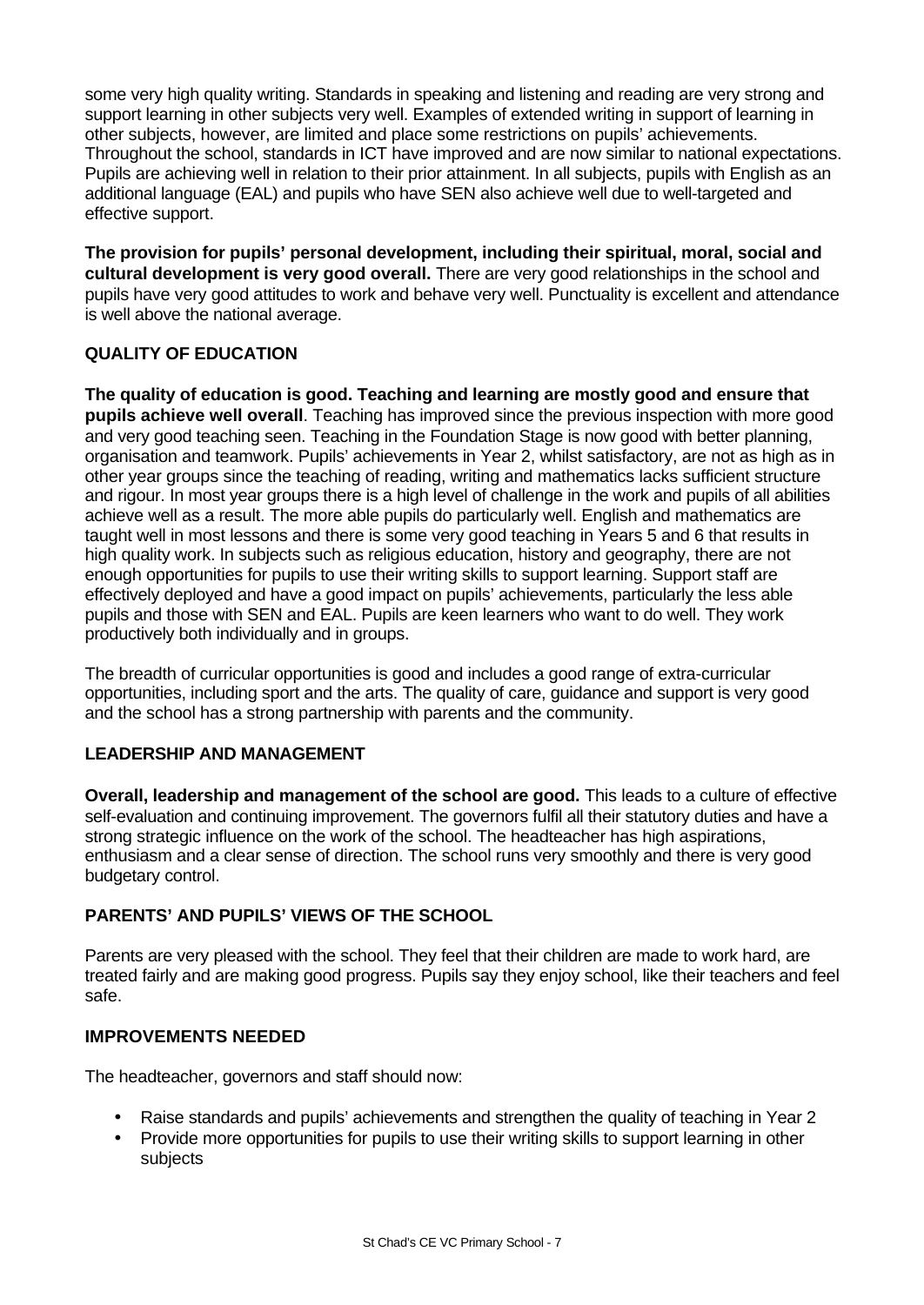# **PART B: COMMENTARY ON THE INSPECTION FINDINGS**

# **STANDARDS ACHIEVED BY PUPILS**

#### **Standards achieved in areas of learning and subjects**

While there are some variations between subjects and year groups, overall standards and the achievement of pupils of all abilities and backgrounds are good.

#### **Main strengths and weaknesses**

- By the end of Year 6, standards in English and science are high: they are above average in mathematics
- The more able pupils do very well in English, mathematics and science
- Standards are not high enough in Year 2
- Children make good progress in the Foundation Stage (FS)
- Pupils are not using their writing skills enough to support work in other subjects

# **Commentary**

1 Local education authority testing procedures indicate that most pupils enter school with below average attainment, although there is a significant minority who enter with good early language and mathematical skills. Children achieve well and are likely to attain the early learning goals in communication, language and literacy, mathematical development, knowledge and understanding of the world and physical development. In their personal, social and emotional and creative development, they are likely to exceed them.

# **Key Stage 1**

#### *Standards in national tests at the end of Year 2 – average point scores in 2003*

| Standards in:      | School results | National results |
|--------------------|----------------|------------------|
| Reading            | 15.1 (16.9)    | 15.7 (15.8)      |
| Writing            | 15.2(15.0)     | 14.6 (14.4)      |
| <b>Mathematics</b> | 16.5 (16.9)    | 16.3 (16.5)      |

*There were 30 pupils in the year group. Figures in brackets are for the previous year*

2 Over the past few years, there has been a slight downward trend in the school's results at the end of Year 2. In the 2003 national tests, standards were below the national average in reading, average in mathematics and above average in writing. A higher than average percentage of pupils, however, attained the higher level 3 in all subjects. In comparison with similar schools, standards in reading and mathematics were below average and not high enough. This gradual fall in standards should be set against a backdrop of steadily declining attainment on entry. For pupils who are currently in Year 2, standards are below average in the three subjects and also in science. They are not as high overall since there are fewer more able pupils in the group and a larger than usual percentage of SEN pupils. Nonetheless, the teaching seen on the inspection, while satisfactory overall, was not rigorous or focused enough to bring about substantial improvement in pupils' achievements. There was no significant variation in the standards achieved by boys and girls or the different ability groups. The re-organisation of the Foundation Stage is helping to provide a stronger base for improvement.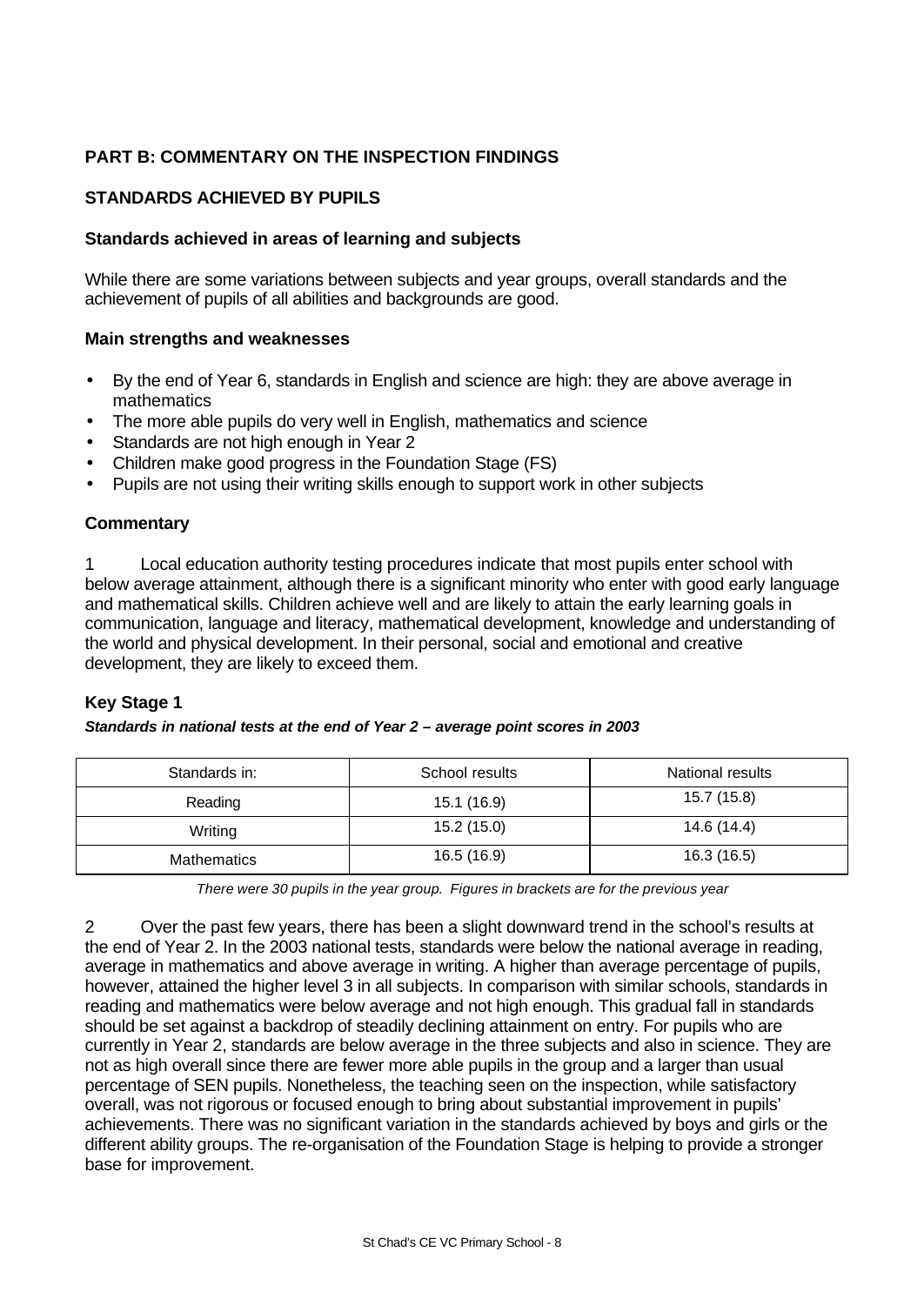# **Key Stage 2** *Standards in national tests at the end of Year 6 – average point scores in 2003*

| Standards in: | School results | National results |
|---------------|----------------|------------------|
| English       | 29.4 (29.2)    | 26.8 (27.0)      |
| Mathematics   | 28.1 (29.9)    | 26.8 (26.7)      |
| Science       | 30.8(29.4)     | 28.6 (28.3)      |

*There were 33 pupils in the year group. Figures in brackets are for the previous year*

3 There has been very good improvement in standards at the end of Year 6 and the trend is above the national trend. Standards have risen markedly from 2001. In the 2003 National Curriculum tests for pupils at the end of Year 6, standards were well above average in English and science and above average in mathematics. In relation to the standards these pupils attained when in Year 2, achievement in all three subjects is very high. In English, pupils' achievements matched those of pupils in the top five percent of schools in the country. In relation to similar schools, standards were also well above average in English and science and average in mathematics. In all subjects, a greater than average percentage of pupils reached the higher level 5 than is the case nationally. Girls have tended to do better than boys in all three subjects but both boys and girls do better than boys and girls nationally. Current standards at the end of Year 6 reflect the 2003 results and the very good overall achievement. The school's realistic targets for the next two years would be likely to maintain these high standards.

4 At all stages, as a result of good additional support, pupils with SEN do well and achieve good standards in relation to their abilities. Similarly, pupils who have EAL settle well into school, receive good support from teachers and support assistants, and achieve well.

5 Through Years 3 to 6, all aspects of English, mathematics and science are developed well. The key strengths in English are pupils' very good speaking and listening skills, which support learning well across all subjects. Pupils write well across a range of styles and read accurately with expression and meaning. Pupils have good mathematical understanding and good mental strategies. Science is taught well and pupils have a very good general scientific knowledge and are able to apply this to investigative work. Pupils use their reading and numeracy skills well across relevant subjects, although writing does not support learning so well in subjects such as religious education, history and geography. This limits overall achievements in these subjects.

6 In religious education, history, geography, music and physical education the work seen was largely similar to national expectations. Standards in singing are good and some good work was seen in history in Years 5 and 6. Standards in ICT, art and design and design and technology have improved and the work seen during the inspection was similar to national expectations. Overall achievement in these subjects is satisfactory, although there has been good progress in ICT and pupils are now achieving well.

# **Pupils' attitudes, values and other personal qualities**

Pupils have very good attitudes to their work and behave very well in lessons and around the school. Their personal development is very good. Attendance is very good. These high standards have been maintained since the previous inspection.

# **Main strengths and weaknesses:**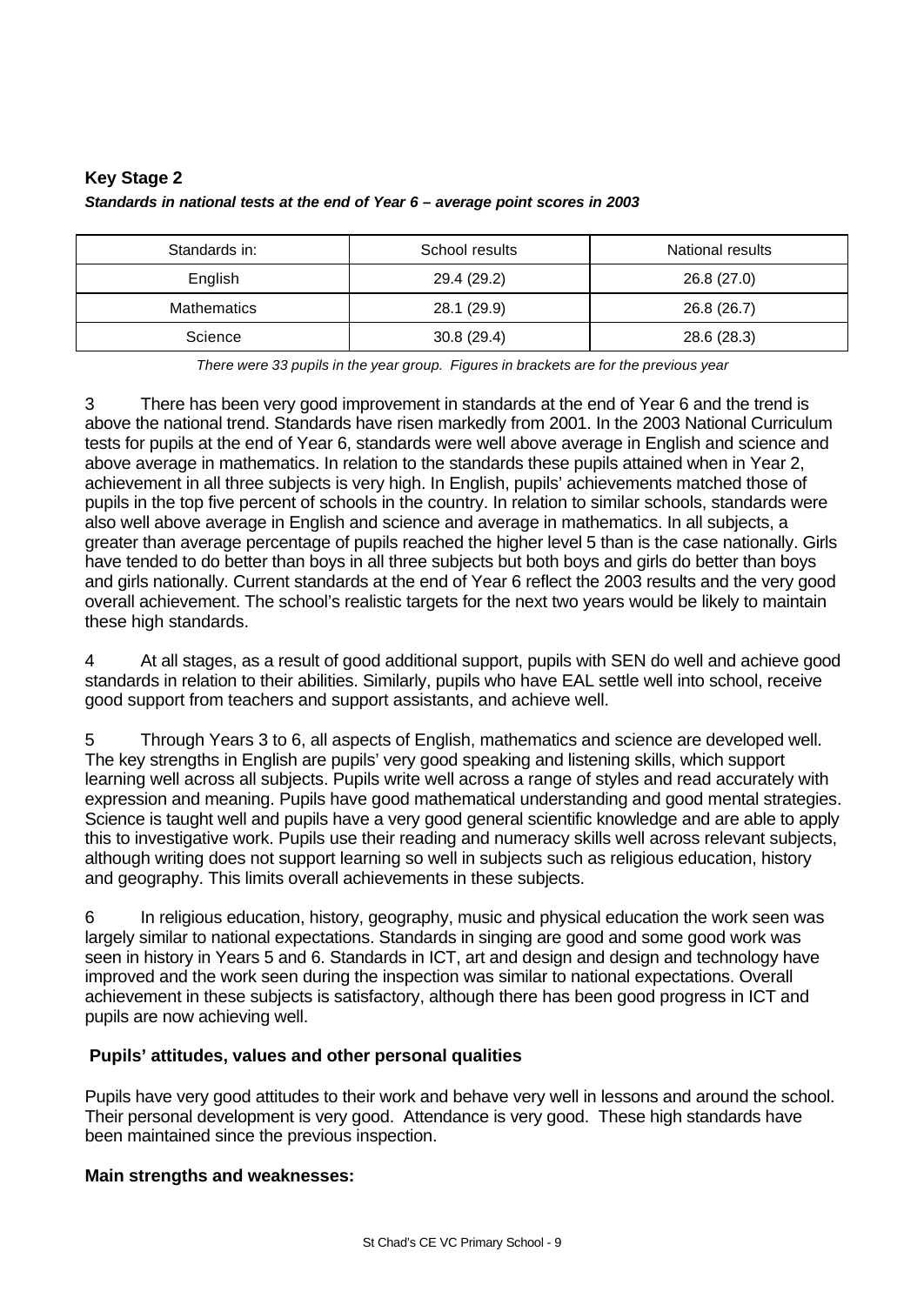- Pupils are very hard-working and enjoy their work
- Pupils' spiritual, moral, social and cultural development is very good
- Behaviour is very good and has a significant impact on pupils' achievements
- Attendance levels are well above average and punctuality is excellent
- Attitudes are sometimes weaker in Year 2 lessons

7 Pupils say they enjoy school and this is reflected in the very positive attitudes they show in lessons. They concentrate very well, show a very good interest in their work and try hard to please their teachers. Teachers use this motivation well in most classes and this has a strong impact on pupils' achievements at the school. For example, in a Year 5 mathematics lesson the teacher's use of appropriate games using the interactive whiteboard stimulated pupils' responses and set them on track with great enthusiasm and alertness to use division to help them in a range of challenging problem-solving tasks. In some lessons in Year 2, teaching does not reflect the same positive responses because teaching does not generate sufficient challenge or interest.

8 Pupils' enjoyment of school is evident in the very good interest they show towards the life of the school and their very keen attitude to the range of activities provided outside lessons. Behaviour in lessons, around the school and at playtimes is very good. Pupils and parents say there is no serious bullying, racist or sexist behaviour and potential incidents are dealt with quickly and effectively. Pupils understand the school rules and know what to and who to speak to if minor squabbles or accidents happen. Pupils are very polite and well mannered. Relationships throughout the school are very good.

9 The school builds well on pupils' very positive attitudes through the very good provision for their moral and social development. Pupils develop very good levels of confidence and self-esteem as they move through the school. They undertake a wide range of responsibilities, including involvement with the school council. Personal development, especially social and cultural, is enhanced by the opportunities to take part in residential visits, including a visit to France, in Years 5 and 6. Pupils' interest and success in areas such as poetry and art is encouraged and celebrated well. Pupils raise monies for a wide range of charities and are involved in local cultural events such as the Lichfield Arts Festival. These promote the early ideas of citizenship well. The school prepares pupils well for life in a culturally diverse society.

10 Attendance levels are well above the national average. Punctuality is excellent and lessons start promptly. Procedures to record and monitor attendance are very thorough and parents follow them well ensuring that there are very few cases of unauthorised absence.

#### *Attendance in the latest complete reporting year (%)*

| Authorised absence |     |  | Unauthorised absence |     |
|--------------------|-----|--|----------------------|-----|
| School data        |     |  | School data          |     |
| National data      | 5.4 |  | National data        | 0.5 |

*The table gives the percentage of half days (sessions) missed through absence for the latest complete reporting year.*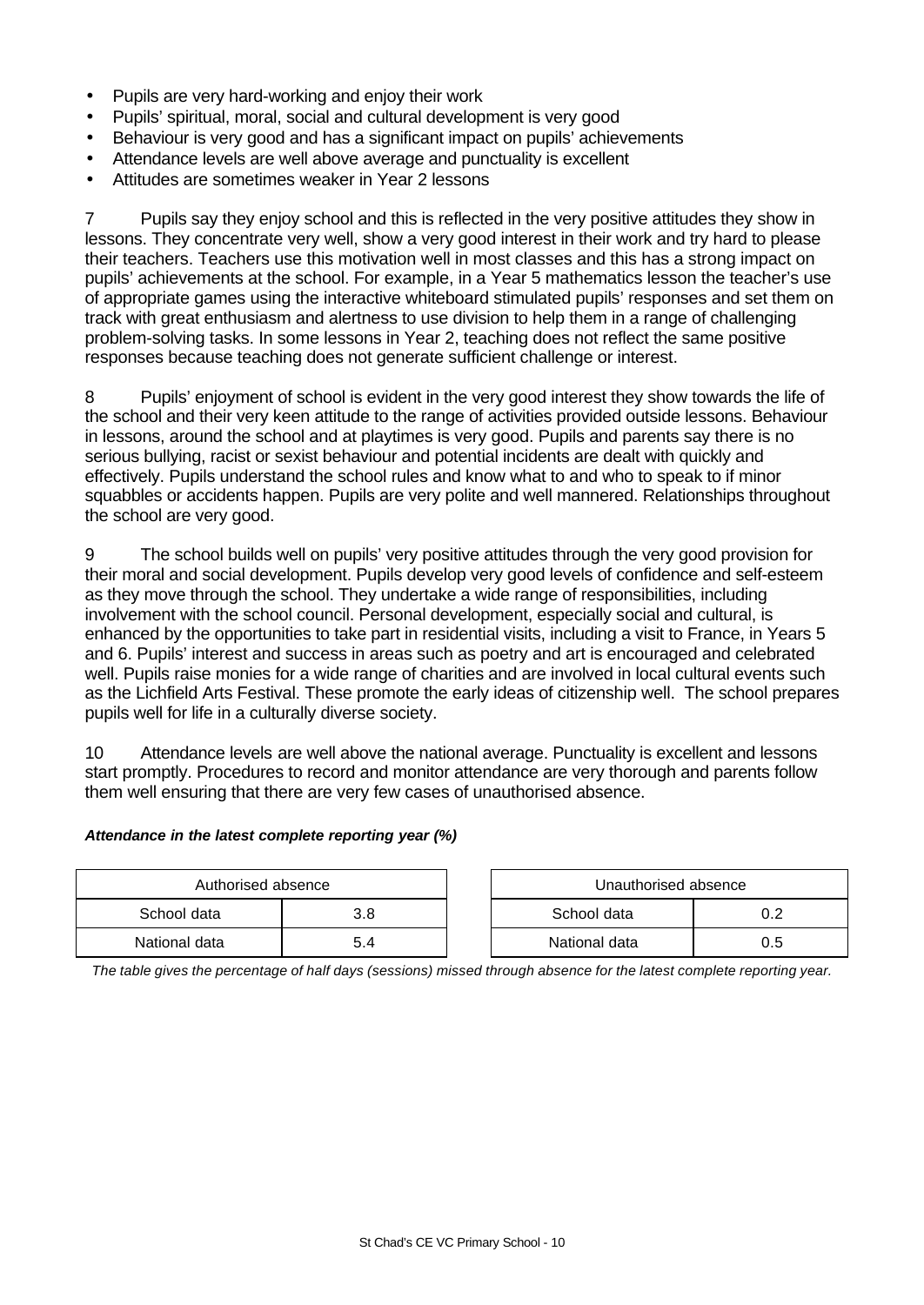# **Exclusions**

| Categories used in the Annual School Census         | No of pupils<br>on roll | Number of<br>fixed period<br>exclusions | Number of<br>permanent<br>exclusions |
|-----------------------------------------------------|-------------------------|-----------------------------------------|--------------------------------------|
| White - British                                     | 155                     |                                         |                                      |
| White – any other White background                  |                         |                                         |                                      |
| Mixed - White and Black Caribbean                   |                         |                                         |                                      |
| Mixed - White and Black African                     |                         |                                         |                                      |
| Mixed – White and Asian                             |                         |                                         |                                      |
| Mixed – any other mixed background                  |                         |                                         |                                      |
| Asian or Asian British - any other Asian background |                         |                                         |                                      |

*The table gives the number of exclusions, which may be different from the number of pupils excluded.*

# **QUALITY OF EDUCATION PROVIDED BY THE SCHOOL**

The quality of education is **good**. Teaching and learning are good and there is a good curriculum. Care arrangements and the partnership with parents and the community are very good.

# **Teaching and learning**

The quality of teaching and learning are **good overall.** Assessment has improved markedly since the previous inspection and is now good. Information from assessment is used well to raise standards.

# **Main strengths and weaknesses**

- Teaching is good in most year groups with work that is matched well to pupils' needs
- Teaching and learning are particularly strong in Years 5 and 6 and result in very high standards
- All teachers use resources and teaching assistants effectively to support learning
- Pupils have a strongly developed work ethic and want to do well
- Teaching is not strong enough in Year 2
- In all year groups not enough opportunities are provided for pupils to use their writing skills in support of other subjects

# **Commentary**

#### *Summary of teaching observed during the inspection in 43 lessons*

| Excellent | Very good | Good     | Satisfactory | Unsatisfactory | Poor | Very Poor |
|-----------|-----------|----------|--------------|----------------|------|-----------|
|           | (16%)     | 26 (60%) | 10 (24%)     |                |      |           |

#### *Ethnic background of pupils Exclusions in the last school year*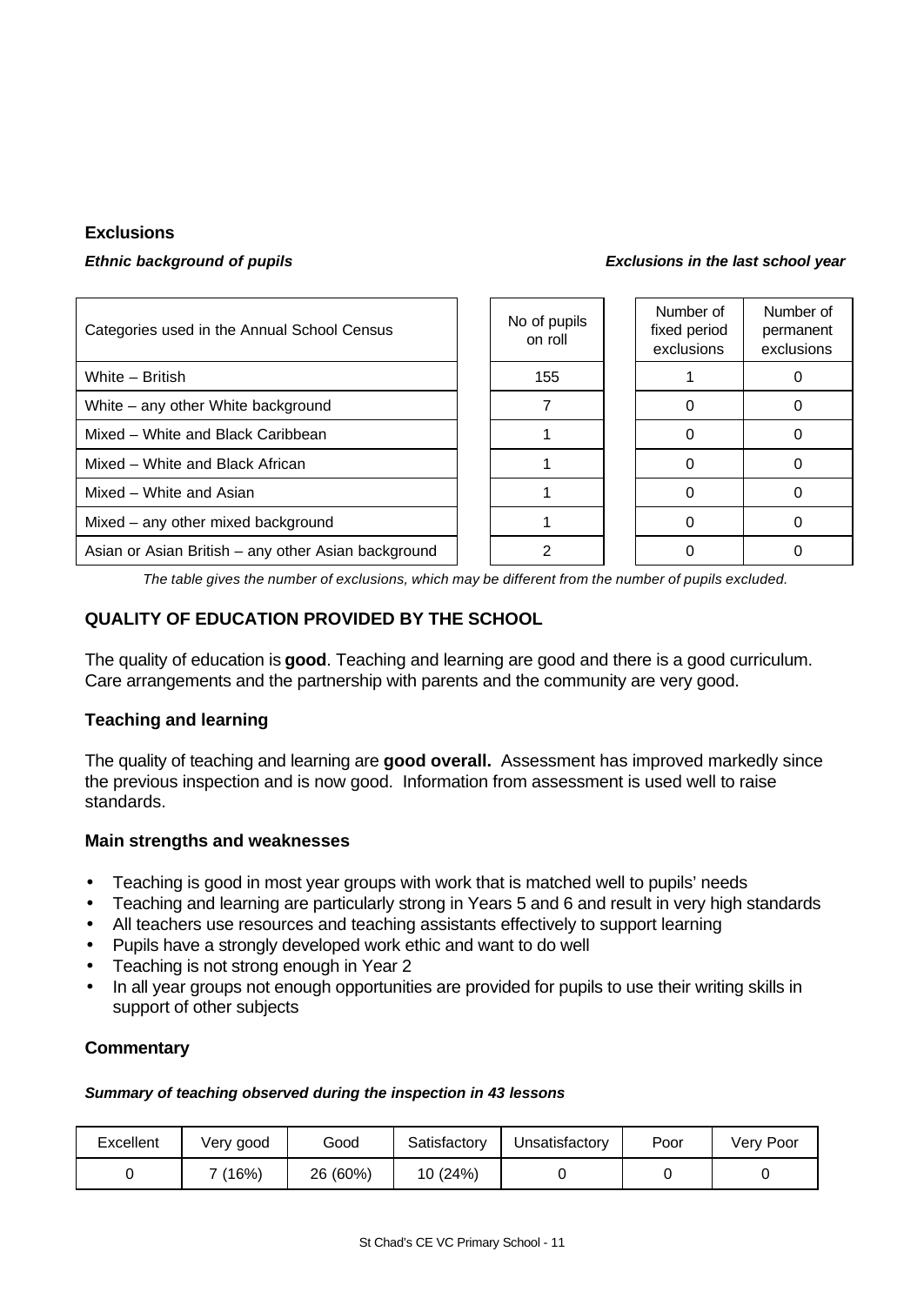*The table gives the number of lessons observed in each of the seven categories used to make judgements about lessons; figures in brackets show percentages.*

11 Teaching in the Foundation Stage has improved since the previous inspection and is now good. This good teaching ensures that all children make good progress and meet the goals set for them by the time they enter Year 1. There is some particularly good teaching, for example, in the personal, social and emotional and creative areas of learning. All staff work closely together to give thoughtful help to all children. Children with special needs are identified at an early stage so that effective support can be given to them. All staff are involved in the good on-going assessments of children's learning that are an important feature and help ensure the children achieve well.

12 The teaching of English, science and mathematics is mostly good and is sometimes very good, particularly in Years 5 and 6. The teachers' high expectations, the pupils' very good work ethic and behaviour, and the pupils' capacity to work independently and collaboratively are key reasons for the very high standards achieved at the end of Year 6. Speaking and listening, reading, writing and numeracy are generally taught well. However, in the Year 2 classes, teaching of these key skills lacks the rigour, imagination and inspiration found in other year groups. Given the below average attainment on entry of most pupils and higher numbers of pupils with learning difficulties, this is not strong enough to bring substantial gains in the pupils' standards and achievement by the end of Year 2. The scrutiny of pupils' work in this year group also indicates weaknesses in expectations of presentation and what pupils might achieve.

13 Learning objectives are shared with pupils at the start of all lessons and reviewed and assessed at the end. Occasionally, these end sessions are too rushed and lose their impact. All lessons are planned and structured consistently well across the school and in most cases information from the good assessment systems is used well to plan what pupils do next. This ensures that most of the work is planned effectively to meet the needs of all pupils and offers good levels of challenge; for example, there is no complacent acceptance of average work from more able pupils. Good questioning that challenges pupils' thinking is a consistent feature of the good and very good lessons. Target setting is becoming well established throughout the school but is not refined sufficiently at an individual pupil level, for example, to target specific reading and writing weaknesses of pupils in Year 2. Marking is mostly good, with the best examples having clear targets for improvement. Appropriate use of homework is a consistent feature of the teaching and supports learning well.

14 All teachers have a strong desire to improve their teaching. This is exemplified in the growing expertise and confidence they are showing in the teaching of ICT and in the success they have had in raising the achievements of the more able pupils since the last inspection. Teachers provide good opportunities for pupils to use their ICT, speaking and listening, reading and numeracy skills across the curriculum. Speaking and listening skills, for example, support good discussion in all subjects. Across the school, however, a weakness in the teaching of subjects such as history, geography and religious education is the missed opportunities for pupils to use their writing skills to greater effect. Resources, including interactive whiteboards, are used effectively to stimulate interest and aid understanding.

15 The teaching and additional support for pupils with SEN is good. Teachers use their good knowledge of pupils to select interesting materials and to plan carefully to provide achievable challenge and take account of what different pupils can already do. This enables pupils to increase their knowledge, skills and understanding in each lesson. Pupils with SEN are fully involved in lesson discussion sessions. Good individual educational plans support learning well. For example, they have small but relevant and achievable steps so that pupils are able to see for themselves the gains they make. This boosts their confidence, self-esteem and progress. There is good teaching and additional support for pupils who have EAL and this helps them achieve well. Support teachers from the local education authority provide useful ideas for teachers of these pupils.

# **The curriculum**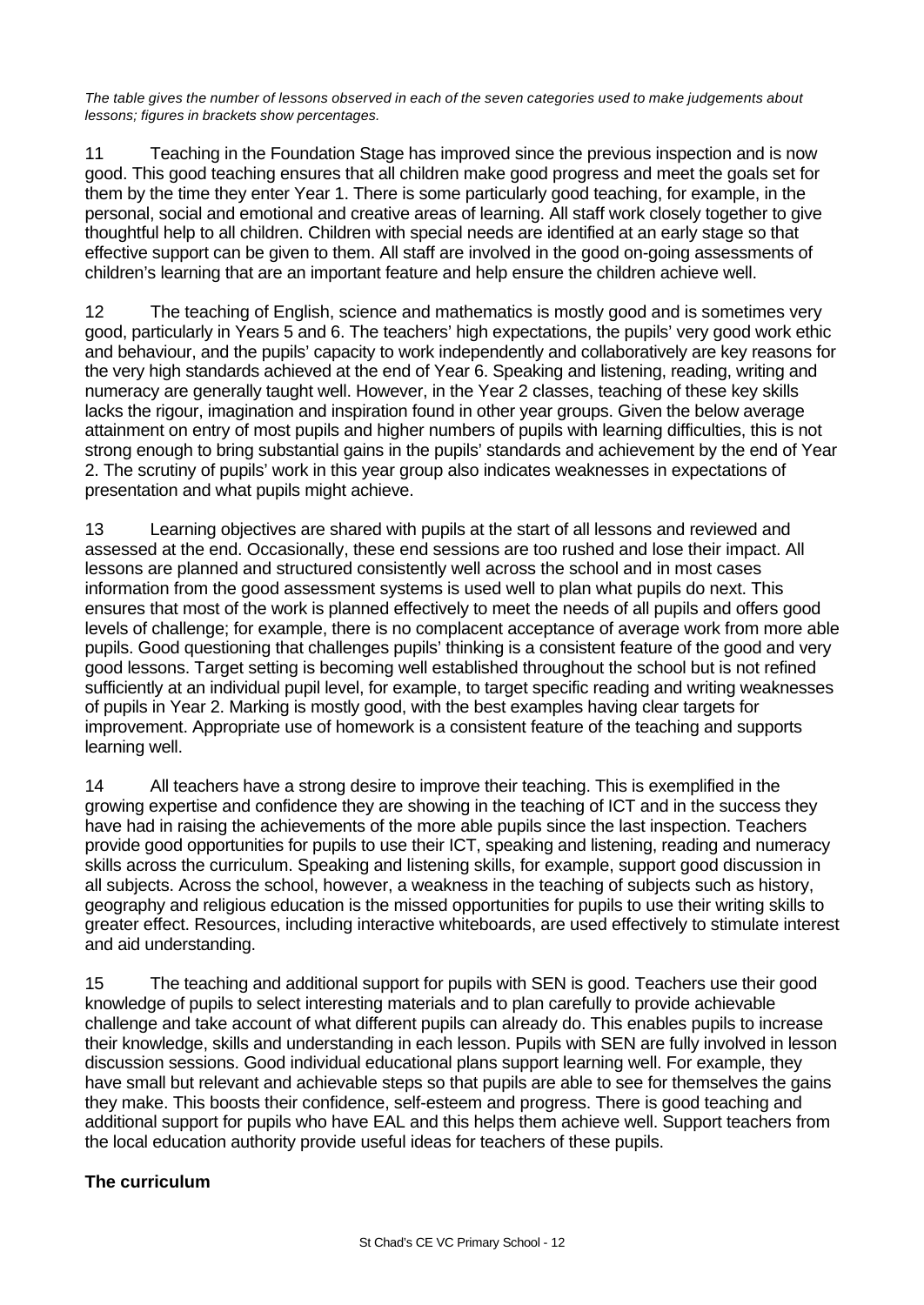The good curriculum provision enables all pupils to extend their learning effectively. A range of sporting, musical and artistic activities enriches these opportunities. Accommodation is satisfactory overall and resources are good.

# **Main strengths and weaknesses**

- There is a good balance and breadth in the learning opportunities
- The curriculum for children in the Foundation Stage (FS) is good and has improved since the previous inspection
- Teachers ensure that all pupils are given opportunities to take part in all of the school's activities
- Activities outside the classroom enrich the pupils learning
- Writing skills are not sufficiently developed in all subjects

# **Commentary**

16 The curriculum fully meets the requirements of the FS curriculum, the National Curriculum and religious education. The school provides very well for the pupils' personal, social and health education. It has appropriate arrangements for the teaching of sex education and drug abuse. This involves the school nurse and police. It is agreed with parents as a correct approach to developing the pupils' knowledge and understanding in these sensitive issues.

17 The induction programme for the FS children is comprehensive. This good beginning of preparing the children for their next stages of education is followed through effectively when they move into Year 1. Pupils are not so well prepared when the leave Year 2 since standards in key subjects are below average. This picks up markedly and by the end of Year 6, pupils are prepared very effectively for the next stage of their education.

18 The curriculum is planned thoughtfully to enable all pupils, including those who have SEN and EAL, to have their needs met effectively. The school meets its statutory requirements for all pupils with statements of special educational needs. Specified provision is implemented effectively including access to specialist staff. All pupils who have an entitlement have good, well-focused individual education plans (IEPs). An appropriate emphasis is given to the inclusion of all pupils in all activities. As a result, all pupils have equal access to aspects of the school's provision. Different levels of work matched to the needs of the pupils are a regular and effective feature of the planning and have successfully helped raise standards for pupils of all abilities. Innovative approaches to curriculum developments, such as the provision of interactive whiteboards and 'brain gyms', are regular features that enhance the pupils' learning.

19 The national strategies for literacy and numeracy are well established in the school. They support the teaching of English and mathematics appropriately. The school has begun to use them imaginatively. It is just beginning to give consideration to adapting them and transferring the skills, in literacy particularly, to work in other subjects. This has not yet had a sufficient impact on the development of writing skills across the curriculum, and this limits pupils' achievements in other subjects.

20 The planning and timetables confirm that there is a good balance and breadth in the curriculum. Pupils growing maturity is testament to the way that the curriculum is being developed in the school. The pupils are supported through the residential visits made in Years 5 and 6. In other classes carefully selected visitors help to support the growth in their knowledge and understanding of a wide range of issues. All of these strategies support the pupils in extending their personal development effectively.

21 The school provides a good range of extra-curricular activities. An effective mixture of visitors and school staff ensures that pupils' chances of following an interest are maximised. Sporting, including competitive sports, musical and artistic activities are well supported by the enthusiasm of the pupils. All pupils are given opportunities to take part in this range of activities.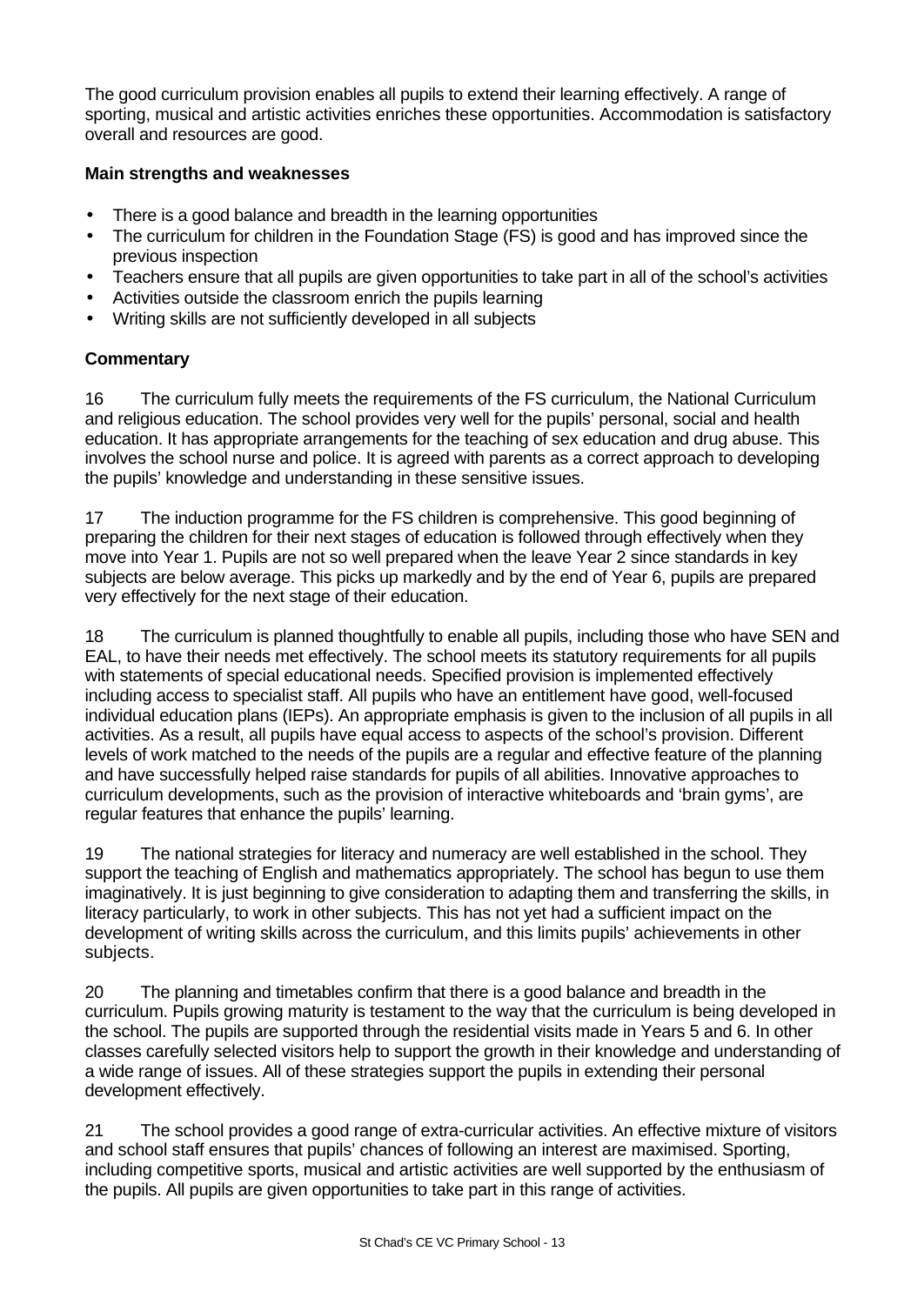22 There are sufficient teachers and support staff to meet the needs of the curriculum. Accommodation is good in the FS class. It is good externally throughout the school and satisfactory in other parts of the school. Some rooms are on the small side and can cause some difficulties in developing practical activities successfully. It is only careful planning by teachers that makes it possible to develop some activities effectively. Staff make good efforts to create an attractive learning environment for the pupils. Work is displayed carefully and successfully helps the creation of a school where the pupils feel their work is valued. They want to work hard and do so conscientiously. A good level of resources for most subjects, including those for information and communication technology, supports teachers and pupils well to develop learning effectively.

# **Care, guidance and support**

The school takes very good steps to ensure pupils' care, welfare, health and safety. Standards have improved since the previous inspection.

# **Main strengths and weaknesses:**

- There are very secure child protection and health and safety procedures
- Parents and pupils feel they are supported very well
- Pupils are very well involved in the school's work and development
- Pupils are very well prepared for secondary school
- The monitoring of academic development is good and of personal development is very good

# **Commentary**

23 Very close attention to health and safety, child protection and fire precaution procedures ensures pupils work in a safe and healthy environment. Parents and pupils agree that the school takes very good steps to provide a very safe and caring environment in which children flourish. The school is very clean, tidy and secure. All members of staff know the pupils very well. The strong family, caring ethos ensures every pupil feels valued and cared for. This has a very positive impact on pupils' attitudes to learning and high standards of maturity and confidence.

24 All members of staff listen to and value the opinions of pupils. Pupils feel that members of staff listen to what they say, for example in forming school rules. The school council provides a very good forum where pupils can raise issues, concerns and ideas. In the school council, pupils from Year 1 onwards feel they are very well involved and consulted on issues and that decisions are explained very clearly to them. This allows them to feedback to their classmates.

25 Educational support and guidance is good. Very good induction arrangements help children to settle quickly in the Reception class, form very positive relationships and make good progress. Pupils are confident about their move to secondary education. Advice and guidance is based on good assessment information and pupils are well aware of general targets for development. Personal development is monitored very thoroughly, ensuring pupils are very confident and selfassured by the time they leave the school.

# **Partnership with parents, other schools and the community**

The school has very effective links with parents, the community and other schools that have a very positive impact on children's learning. Standards have improved since the previous inspection.

# **Main strengths and weaknesses**

- Parents have great confidence in the school
- Parental support is well nurtured and used by the school
- Very good information is provided for parents
- There is a very strong partnership with local schools and the community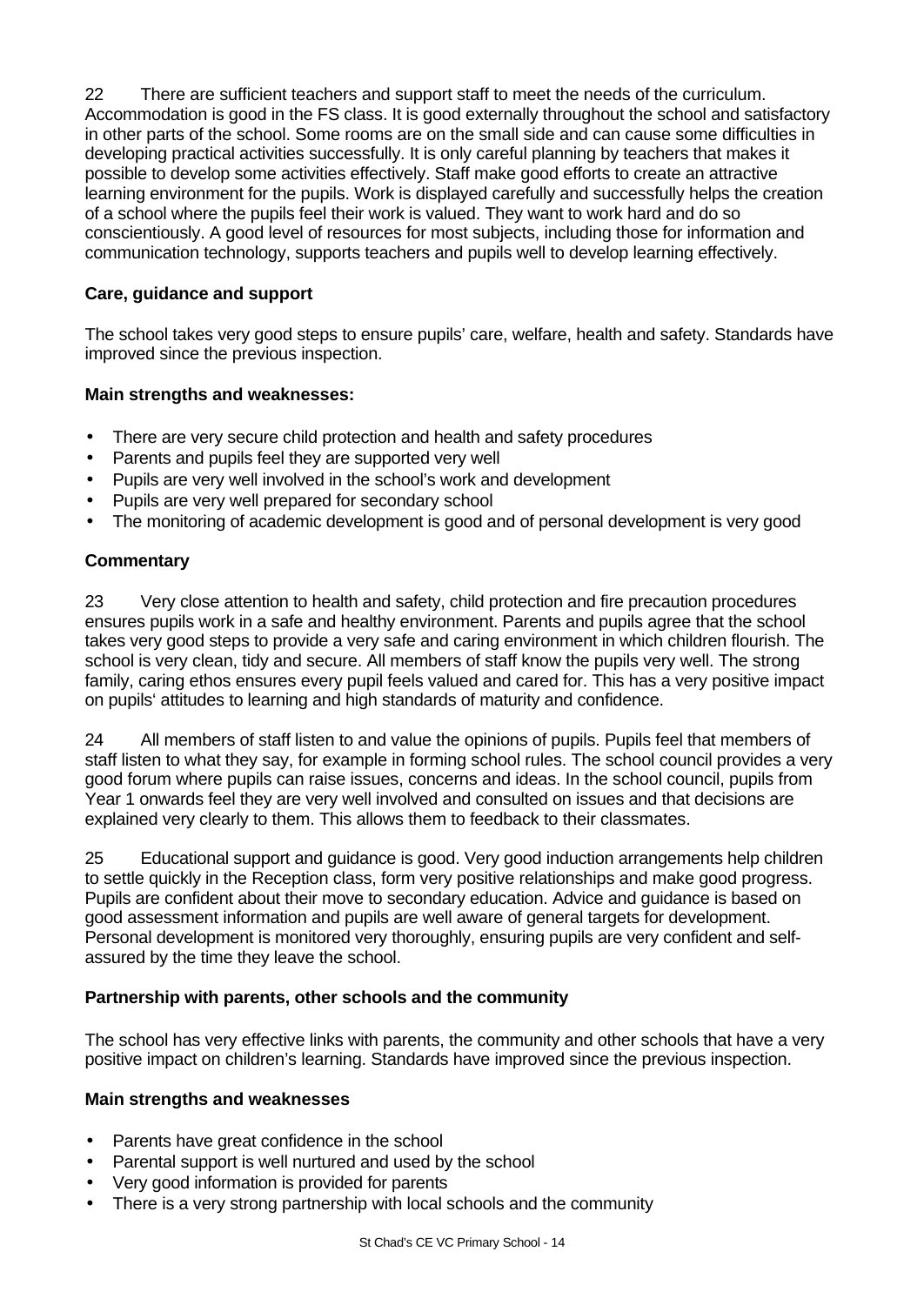# **Commentary**

26 Both in their response to the pre-inspection survey and at the pre-inspection meeting parents expressed very positive views about the school. The high degree of importance parents place on their children's education was reflected in the comparatively high response level to the survey and the turnout to the meeting. Their support is recognised and nurtured very well by the school and is a key factor in the pupils' very positive attitudes to school.

27 Parents ensure their children attend regularly and promptly. In particular, parents' financial contributions through the Parents and Friends Association have been crucial in providing the school with additional resources, especially in relation to ICT and outdoor play facilities. Parents have also given invaluable help in classes, for example with reading and visits. Parents of pupils with statements of special educational needs are appropriately involved in annual review meetings and the school seeks the views of parents and carers for reviews of individual educational plans. These procedures keep parents well informed about their children's progress.

28 The school builds on parents' interest and enthusiasm very well by providing them with very good information about their children's progress and encouragement to be involved in their education. Annual reports are very informative about progress and standards and also indicate areas for development and how parents may help. Very good consultation sessions, where the needs of the working arrangements of parents are taken account of, are much appreciated by the parents. Newsletters, written in a very accessible style, are very informative about school activities and encourage parental involvement. Members of staff are accessible and very good relationships with parents further enhance the family feel of the school. This is supplemented very effectively by the school's efforts to involve grandparents, for example, by inviting them to share assemblies and lunches.

29 Pupils are involved in a range of local and church events and the school uses the local area well to support learning. Community support has a very positive impact on pupils' achievement, especially in relation to their personal development and involvement in creative activities, such as music and dance. The partnership with the local group of schools ensures pupils are well prepared for their move to secondary school, for example in providing "transition units" in relation to English and mathematics. The very close links with the University of Central England in relation to teacher training provide mutual benefits that the school makes good use of in relation to staff development and expanding experiences for pupils.

# **LEADERSHIP AND MANAGEMENT**

The leadership and managements of the school are good overall. Governance and the leadership of the headteacher are very good and the school is well managed.

# **Main strengths and weaknesses**

- The headteacher articulates a clear vision, is highly motivated and dedicated to ensuring the highest possible standards
- The governing body makes a major contribution to school development
- The school is organised efficiently and managed reflectively
- Strategies to improve standards, raise achievement and strengthen teaching in Year 2 have not been effective enough

# **Commentary**

30 The headteacher provides very good leadership. Her enthusiasm, optimism, commitment and clear vision enable her to provide a very good role model for staff and pupils. She is dedicated to the highest possible standards and achievement in all aspects of the pupils' development. With the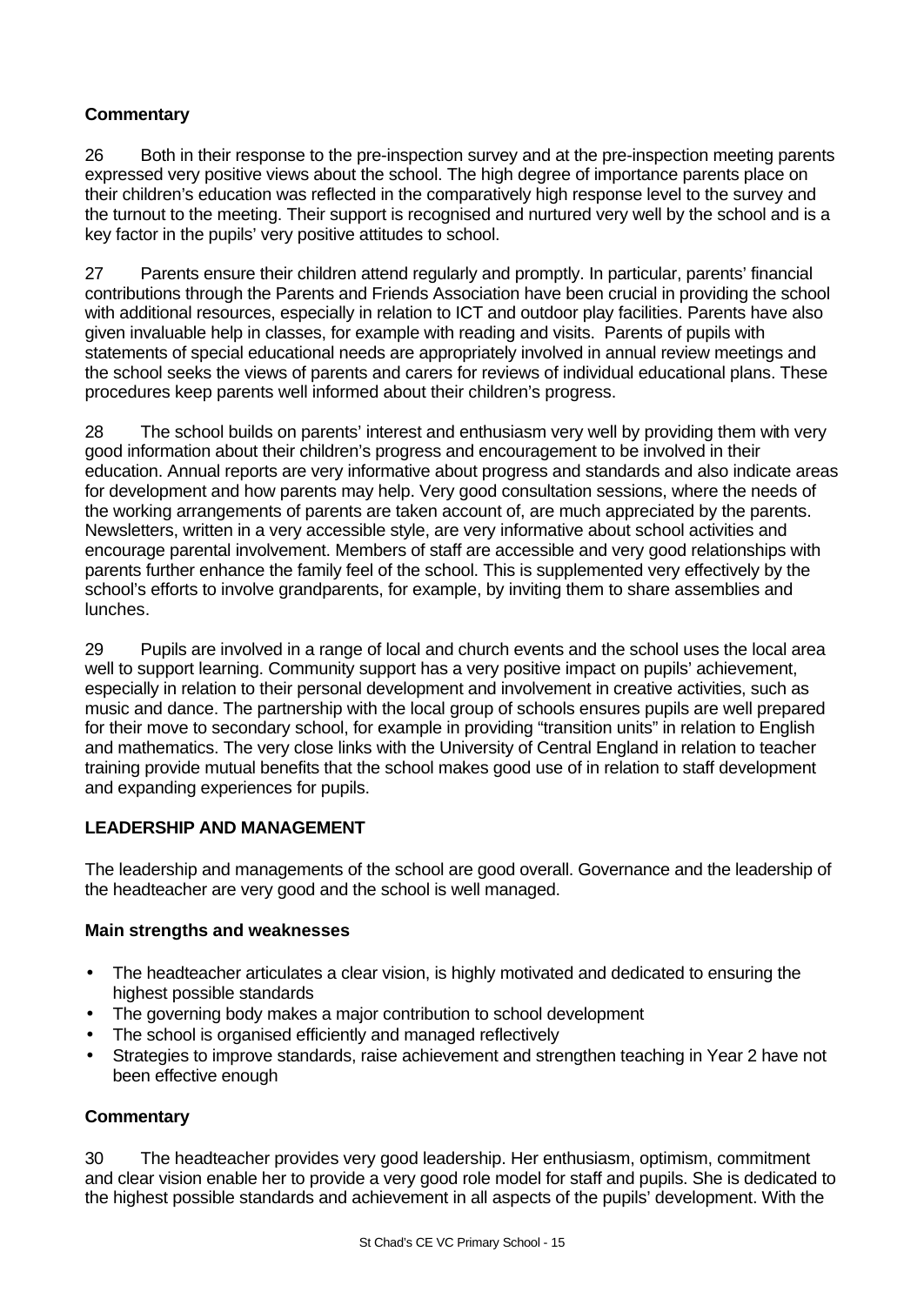governing body and staff, there is a highly developed, shared view of the school and the direction in which it is going. This sense of direction and purpose are reflected clearly in the jointly produced school improvement plan. This is well presented with key priorities linked firmly to raising achievement. There are clear links to the budget and sensible time allocations for completion. Comprehensive reviews are regularly built in and presented to the governing body. Educational change is managed well and the school is open to innovation. All leaders in the school are committed to the development of an inclusive school in which each individual matters.

31 The leadership provided by the deputy headteacher and curriculum leaders is good overall. Staff work effectively in teams, particularly in Years 3 to 6. Since her appointment two years ago, the deputy headteacher has brought new ideas and impetus to the school. The Foundation Stage is well led and has brought greater structure and organisation to children's early learning. The leadership of SEN is good and has ensured pupils make effective strides in their learning. The special needs coordinator meets regularly with class teachers to reflect upon pupils' progress and formal planned meetings involving the headteacher and teachers ensure provision is appropriately matched to need. Systems for keeping and updating paperwork are well organised and readily accessible. Good use is made of outside agencies such as the psychological, behaviour and health support services to the direct benefit of the pupils. Regular reports from curriculum leaders keep the governing body well informed about quality and standards.

32 The governance of the school is very good. The governors, led by a very able and knowledgeable chairman, provide strong and effective strategic direction for the school. They know the strengths and weaknesses of the school and have very good knowledge of the implications and use of performance data in order to hold the school accountable for its performance. The governors fulfil their statutory duties and have formulated clear aims and policies in all areas, including racial equality. They are fully involved in the formulation of the school improvement plan and its subsequent reviews. Most governors have observed teaching in the school and this has given them a good overview of aspects where it is strong and where it might be improved. Through their committee structure, the governors apply the principles of best value well. They monitor spending, seek the views of parents and compare the school's results critically with those of other schools; for example, they know that standards in Year 2 are not as high as they should be when compared with similar schools.

33 The management of the school is good. The performance management policy is well implemented and is integral to the school development system. The school uses performance data well to track pupils' progress and assessment is used well to identify areas of strength and weakness. There are well-established monitoring systems, for example senior managers and most curriculum leaders observe teaching and sample pupils' work and teachers' planning at regular intervals. This has been highly successful, for example, in raising standards and pupils' achievements by the end of Year 6. There has also been particularly marked success in improving the achievements of the more able pupils. This has increased significantly the numbers achieving the higher levels of the National Curriculum throughout the school. The headteacher and governors are fully aware of the shortcomings in Year 2 and there is a clear commitment to improving the situation. However, despite the barriers imposed by the absence of key staff and staff changes, the school has not been successful in raising standards and strengthening teaching in Year 2.

34 Day-to-day management is very good and the school runs smoothly. Financial management is very good and spending decisions are considered prudently and linked to priorities in the school improvement plan. The recruitment, retention and workload of staff are well managed and support staff are deployed effectively to assist teaching and improve achievement, particularly for the less able and SEN pupils.

# **Financial information**

*Financial information for the year April 2002 to March 2003*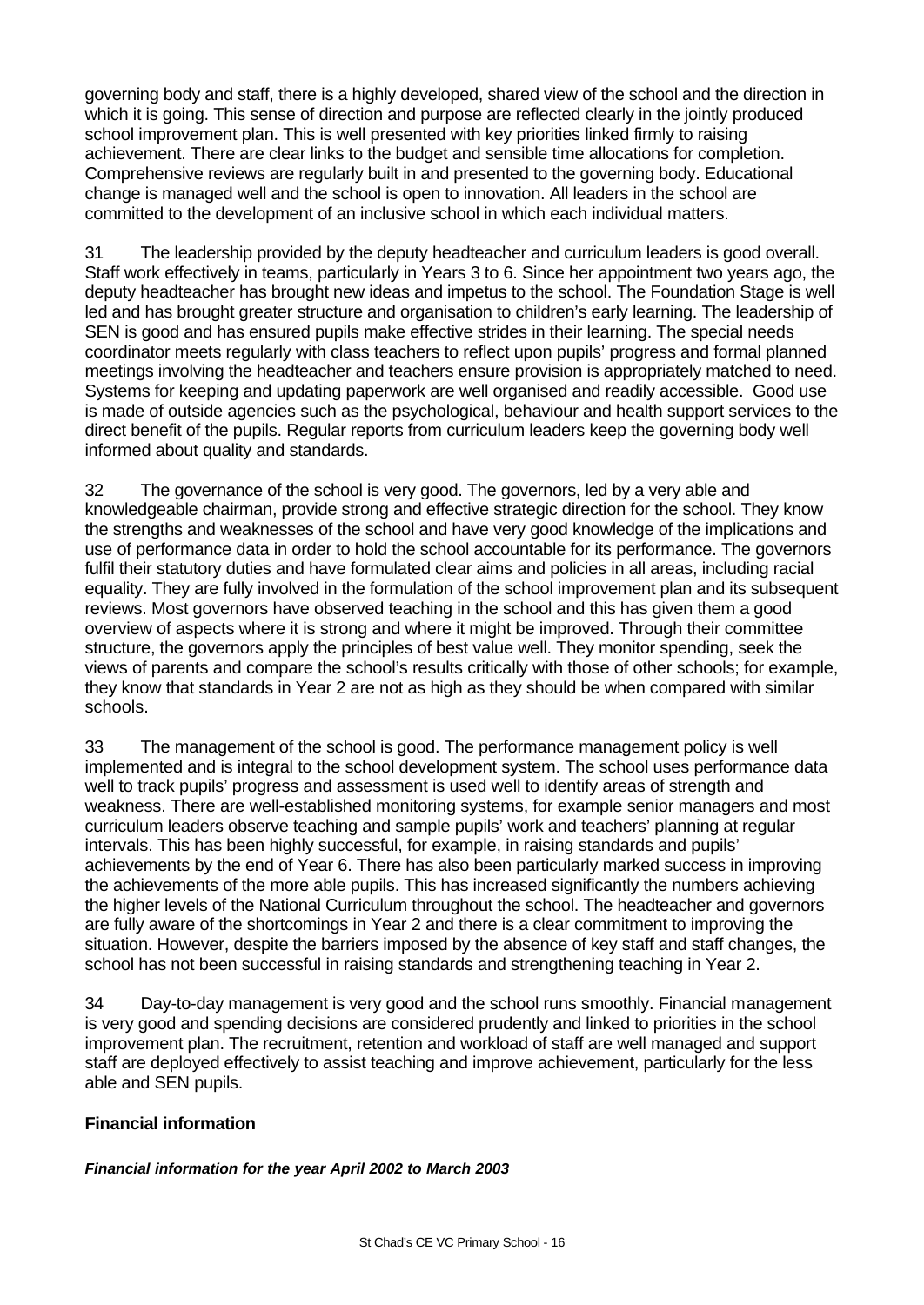| Income and expenditure $(E)$ | Balances (£) |                                                       |
|------------------------------|--------------|-------------------------------------------------------|
| Total income                 | 530,534      | Balance from previous year                            |
| Total expenditure            | 522,036      | Balance carried forward to the next<br>financial year |
| Expenditure per pupil        | 2,383        |                                                       |

| Income and expenditure $(E)$ |         |  | Balances (£)                                          |       |
|------------------------------|---------|--|-------------------------------------------------------|-------|
| Total income                 | 530,534 |  | Balance from previous year                            | 6,248 |
| <sub>otal expenditure</sub>  | 522,036 |  | Balance carried forward to the next<br>financial year | 7,720 |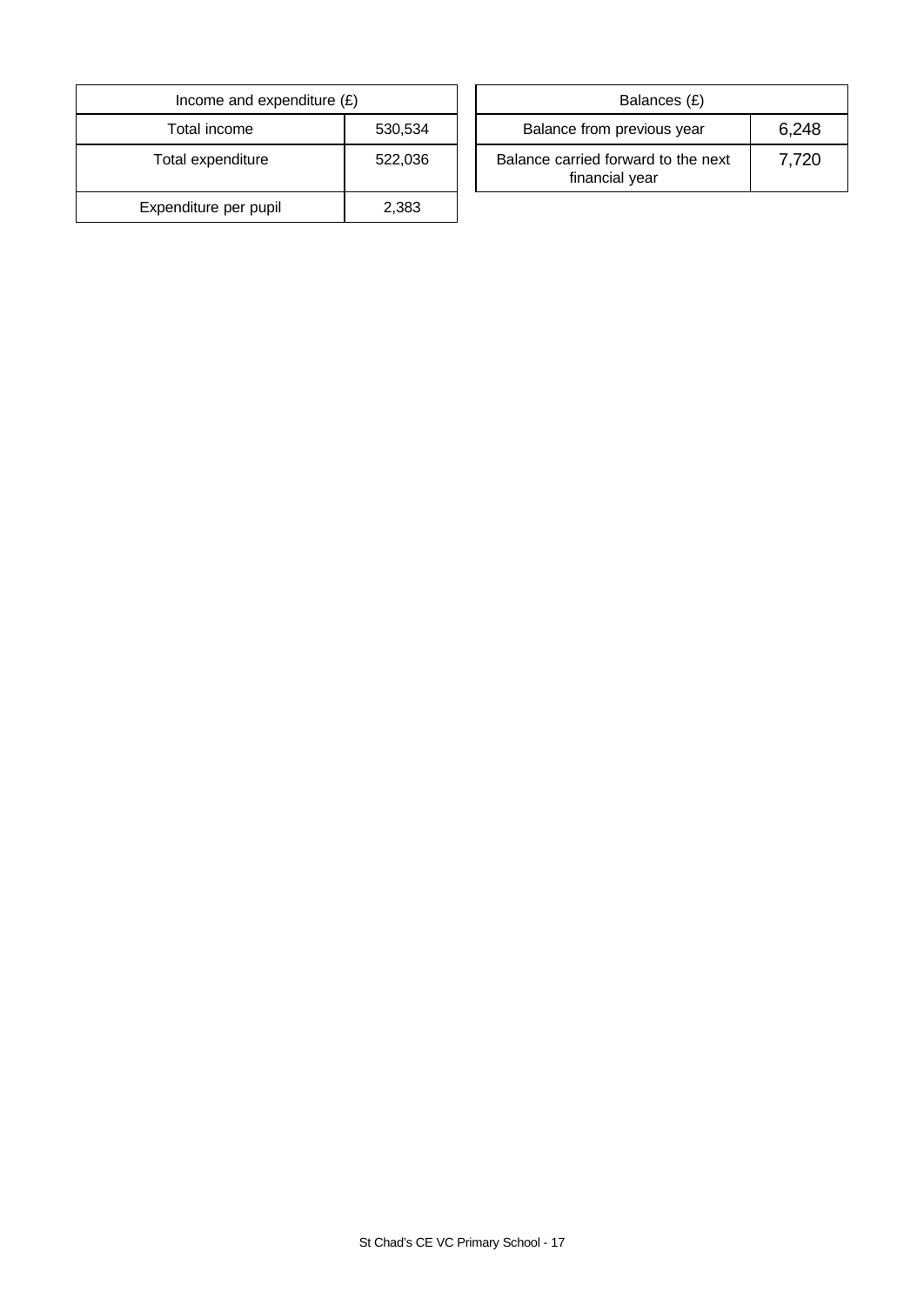# **PART C: THE QUALITY OF EDUCATION IN AREAS OF LEARNING AND SUBJECTS**

# **AREAS OF LEARNING IN THE FOUNDATION STAGE**

35 The provision in all areas of learning in the Foundation Stage (FS) is good. Provision is made in two part time pre-reception groups of 17 children and the full time Reception class of 28 children. Nearly all of the children have had some previous playgroup experience before they join the prereception group. There has been a change in the children's attainment on entry since the last inspection. The local education authority testing procedures confirm that the majority of children enter the school with below average levels of attainment overall. There is, however, a significant minority of children who have higher levels of attainment on entry to the school.

36 Teaching is good with some very good features. Children quickly settle into the routines of the pre-reception group. In turn this supports them well when they move into the Reception class. They are able to work in the same classroom area, which gives children a good working environment in which to develop their learning. This good impact upon the children's learning is built upon a wellorganised induction programme. This supports the good partnership that quickly develops between parents and the school. Parents accompany their children in the first phase of their induction. Gradually the children become more independent and stay on their own. This becomes a precursor for the way that the FS programme of learning develops the children as independent learners.

37 The team approach was the outcome of the re-organisation of the provision in the FS. The re-organisation successfully went alongside the introduction of the FS curriculum which effectively ensures that the children are being prepared well for their National Curriculum work in Year1.

# **PERSONAL, SOCIAL AND EMOTIONAL DEVELOPMENT**

Provision is **very good.**

#### **Main strengths and weaknesses**

- Good routines are established in the pre-reception class
- Teaching is very good and pupils make rapid progress
- Children are likely to exceed the early learning goals in this area

#### **Commentary**

38 The children come into the pre-reception class well prepared because of the good induction programme that gradually builds their understanding and confidence. Parents are closely involved in giving initial support to their children before withdrawing so that the children's independence is fostered effectively. This ensures routines are already clear to the children before they transfer into the full time Reception class. In the Reception class the children agree with their teacher that they need to consider one another when working on group tasks. They pay good levels of attention to carrying out tasks in a calm, mature way. The children regularly work successfully with partners; for example, when they are manipulating numbers in their mathematics they learn to help one another to become accurate in their decisions. When they are exploring outside for mini-beasts they work as a team and share findings with pleasure. At snack time they all take turns at developing their responsibilities as snack time helpers. They distribute fruit and expect, and get, "please" and "thank you" from one another. Children sit in friendship groups. Adults foster discussion while very good levels of social interaction are developed in a short, well-targeted period of time. The children patiently queue to wash their own plates and mugs and initiate discussions with new groups whilst doing so. This is a good example of the way that staff organise opportunities very effectively to maximise learning for large groups of children.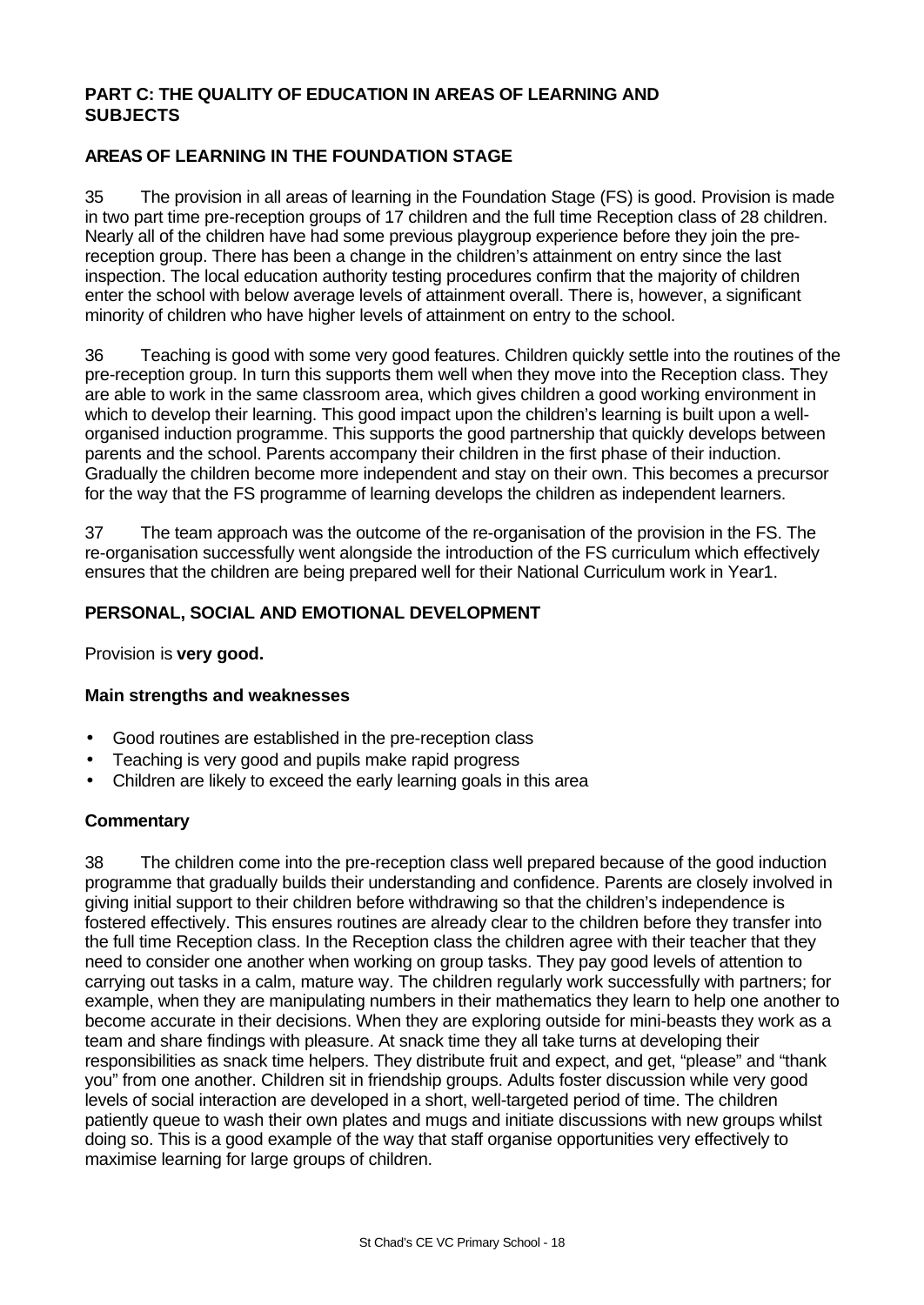# **COMMUNICATION, LANGUAGE AND LITERACY**

Provision is **good.**

# **Main strengths and weaknesses**

- Teaching is good
- Children develop good early speaking and listening and reading and writing skills
- Most children are likely to reach the early learning goals by the time they enter Year 1

# **Commentary**

39 In the pre-reception class every opportunity is taken to encourage the children to contribute to whole group discussions. There is continual verbal interaction between the children and the teaching assistant. The opportunities to work in the writing area are fostered enthusiastically. When the children move into the Reception class they join in a well-organised range of activities that suitably develop their learning. Regular opportunities are given to individually use the listening corner. Children take up the opportunities with pleasure and enthusiasm. Staff ensure that taped stories are accompanied by the books so that love of reading is being carefully supported at the same time as listening skills. Children take up role-play opportunities with enjoyment. Currently the classroom has a rainforest area where staff have given detailed attention to providing stimulating resources that generate discussion points for the children. Children have made some of the creatures that inhabit the area in their creative development time. This makes the area more interesting to them because they have made their own contribution to making it an attractive place for developing their learning. The children work in a focused way with the teacher as they explore the way that letters can be combined together. This helps the children to become proficient early readers and writers. The teacher gives them good support by preparing lovely illustrations of words that immediately captures their interest. The children concentrate well as a result and re-enforce their knowledge and understanding.

# **MATHEMATICAL DEVELOPMENT**

Provision is **good**.

# **Main strengths and weaknesses**

- Teaching is good and helps pupils progress well
- Children are likely to meet the early learning goals in this area
- A good range of practical activities develops learning well

# **Commentary**

40 Children in the pre-reception groups gather on the carpet to share their understanding of patterns and ordering with the teaching assistant. The time spent in doing this is systematically developed and feeds into the children learning about colours as well. The correct use of mathematical language is being carefully fostered. This prepares the children well for their work in the Reception class. In the Reception class the children are being equally well prepared for their National Curriculum work in Year 1. At the start of a lesson the children are very adeptly counting in numbers. The teacher is extending their understanding as they move from counting in fives to ten and then to twenty. They are able to do this with confidence. In the group work the children are given a range of opportunities to develop their mathematical knowledge and understanding. The diversity of the activities is stimulating the children's learning in a thoughtful, well-structured way. Some children work independently on a carefully chosen mathematics computer program forming patterns in numbers. Others learn about time as well as addition as objects are picked out of a tray whilst an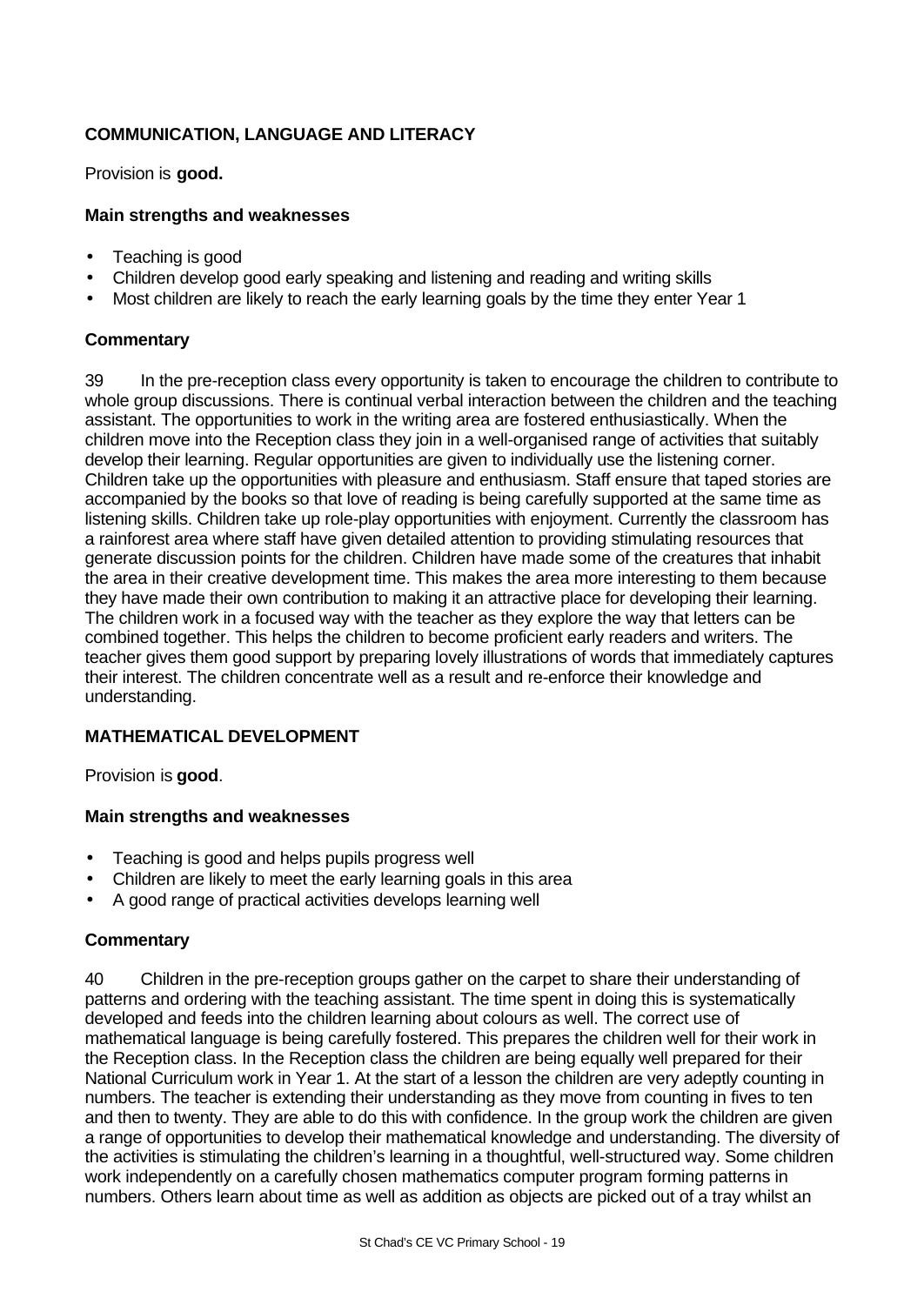egg timer indicates the passage of time to them. A third group are accurately recording their understanding of numbers up to six. Yet another group work with the teacher to share numbers into different amounts by placing them in hoops. This develops the children's understanding of place value meaningfully in a visual way. The opportunities for learning visually are a regular effective feature of the teacher's planning of support for the children.

# **KNOWLEDGE AND UNDERSTANDING OF THE WORLD**

Provision is **good.**

# **Main strengths and weaknesses**

- Teaching is good
- Pupils have good opportunities to work on the computer
- The outdoor environment supports learning well
- Children are likely to reach the early learning goals in this area

#### **Commentary**

41 In the pre-reception groups the children are encouraged to be enquiring as they engage in exploring their immediate environment. This is ably extended in the Reception class when their immediate environment is used as a starting point for exploring other environments. This is done imaginatively through creating a number of different places in the classroom during the school year. The area outside the classroom is also used effectively to support the imaginative indoor area. Currently the indoor area is a rainforest inhabited by creatures. The outside area is a rich source of discovery for the children. They use magnifying glasses and microscopes with care and skill as they identify the mini-beasts that they find. They make accurate, well informed comparisons with the creatures in the indoor rainforest area. The activities are well organised with appropriate resources. The teaching assistant focuses the children's attention very carefully and learning is maximised because the children are so interested in their findings. This enables them to record their findings with care and accuracy. They use the computer with independent confidence. They build successful models with constructional toys and junk materials, often in close partnerships with one another.

# **PHYSICAL DEVELOPMENT**

Provision is **good.**

# **Main strengths and weaknesses**

- Teaching is good and pupils are likely to meet the early learning goals in this area
- Activities are creative and spark the children's imagination
- There is no covered outside area when the weather is unsuitable

# **Commentary**

42 The pre-reception groups are given confidence to develop their larger physical skills with regular opportunities to move in the school hall. They also use the outdoor play equipment where the teaching assistant carefully nurtures their ability to develop their skills. The children are given a chance to explore all of the equipment freely but under close supervision. The smaller physical skills of tearing and cutting are also started in the pre-reception group with varying amounts of success. The skills of tearing and cutting are embellished in the Reception class in the children's creative development. They make good levels of progress in their physical skills because they are very well stimulated by the imaginative creative activities. The larger physical skills are also capably developed in the Reception class. They also use the outdoor equipment when the weather makes it possible to do so. There is no outside covered area when the weather is not good. The children use the large space of the school hall with safety and care for one another. They demonstrate good levels of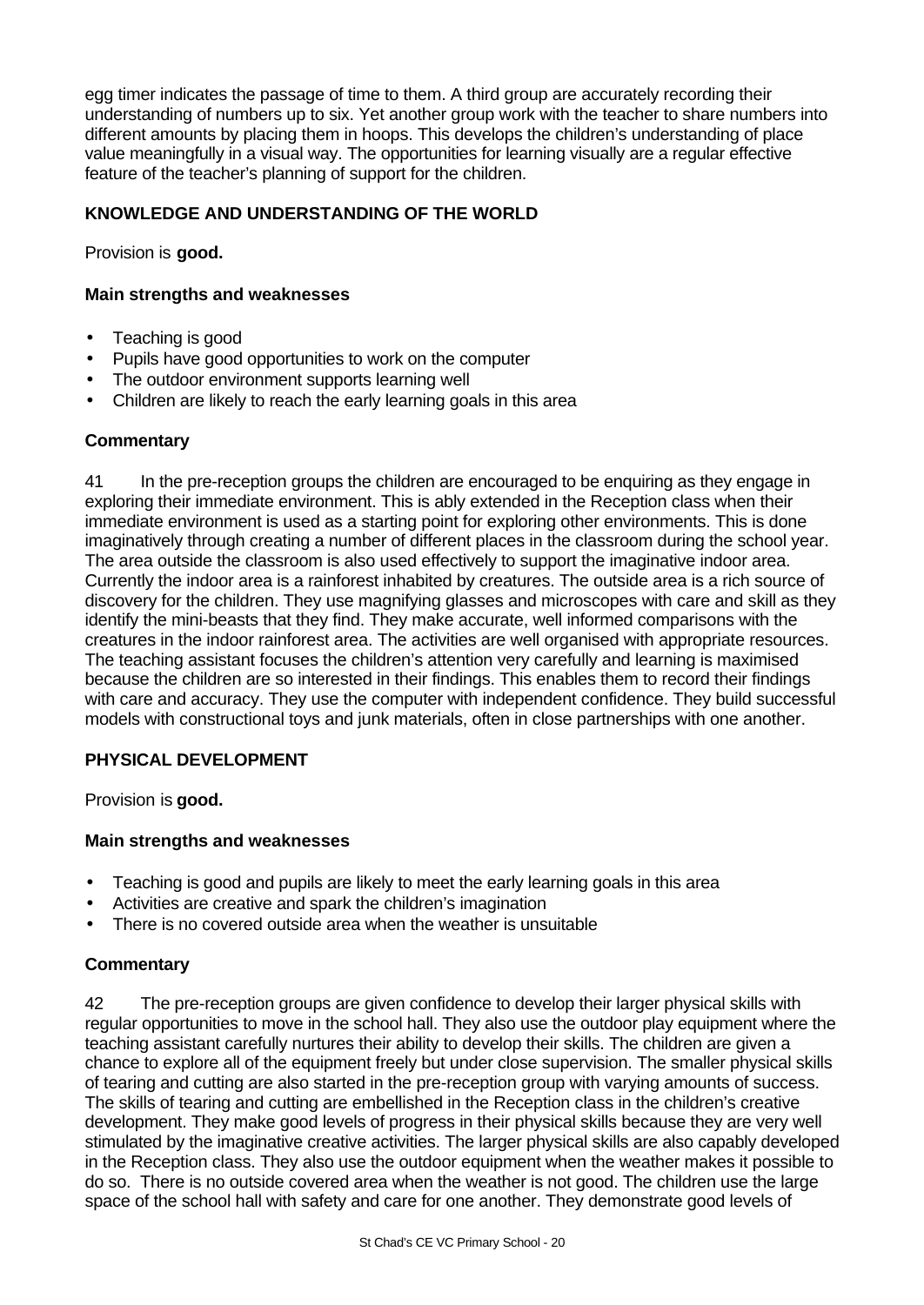control as they move in different ways. The teacher uses music thoughtfully to support the children in crawling and climbing. Adults join in with the children as good role models as they all move around the hall. Children listen carefully to instructions. They change the pace of their movements after observing one another's good efforts.

# **CREATIVE DEVELOPMENT**

Provision is **very good.**

# **Main strengths and weaknesses**

- Teaching is very good and helps children achieve very well
- There are good opportunities for children to work with a variety of materials
- They sing confidently with the older pupils

# **Commentary**

43 In the pre-reception setting the children often record their understanding pictorially. They paint in a carefree, unstructured way but are supported in developing their understanding of form through the discussions with the teaching assistant. The chance to experiment and explore the use of colour is built on, for example, when they are ordering patterns of shapes. The colours of shapes are alternated to help them to order effectively. In the reception class the knowledge and understanding of the use of colour is quickly added to. The children use papers and materials as well as paint to express their creative ideas. The teacher gives them a wide range of resources. Focused discussions are held between the teacher and the children. The children then respond imaginatively because they have been well prepared to complete tasks independently. This helps them to produce mature symmetrical butterflies for their rainforest area. The butterflies are made with different papers and carefully coloured with crayons and pencils. Other children are combining different materials with skill as they create very effective texture tubes. Their efforts confirm the very good levels of skill that are being nurtured so that they are already achieving the early learning goals. The children join in singing with maturity with other pupils in assembly times. They also have other suitable opportunities to develop their musical abilities as a class.

# **SUBJECTS IN KEY STAGES 1 and 2**

# **English**

Provision in English is **good overall.** It is satisfactory in Years 1 and 2 and very good in Years 3 to 6.

# **Main strengths and weaknesses**

- Standards are well above average by the end of Year 6
- Teaching is good in Years 3 to 6 with some very good teaching in Years 5 and 6
- Standards are not high enough by the end of Year 2 and teaching in Year 2 is not strong enough
- Reading and speaking and listening skills lend good support to pupils' work in other subjects but writing skills are not used enough

# **Commentary**

44 Standards in speaking and listening, reading and writing are below average by the end of Year 2. They have not improved enough since the previous inspection and are not high enough. Very effective progress is made in Years 3 to 6 and standards are well above average by the end of Year 6. These very high standards have been maintained over the past few years and are significantly higher than at the time of the previous inspection.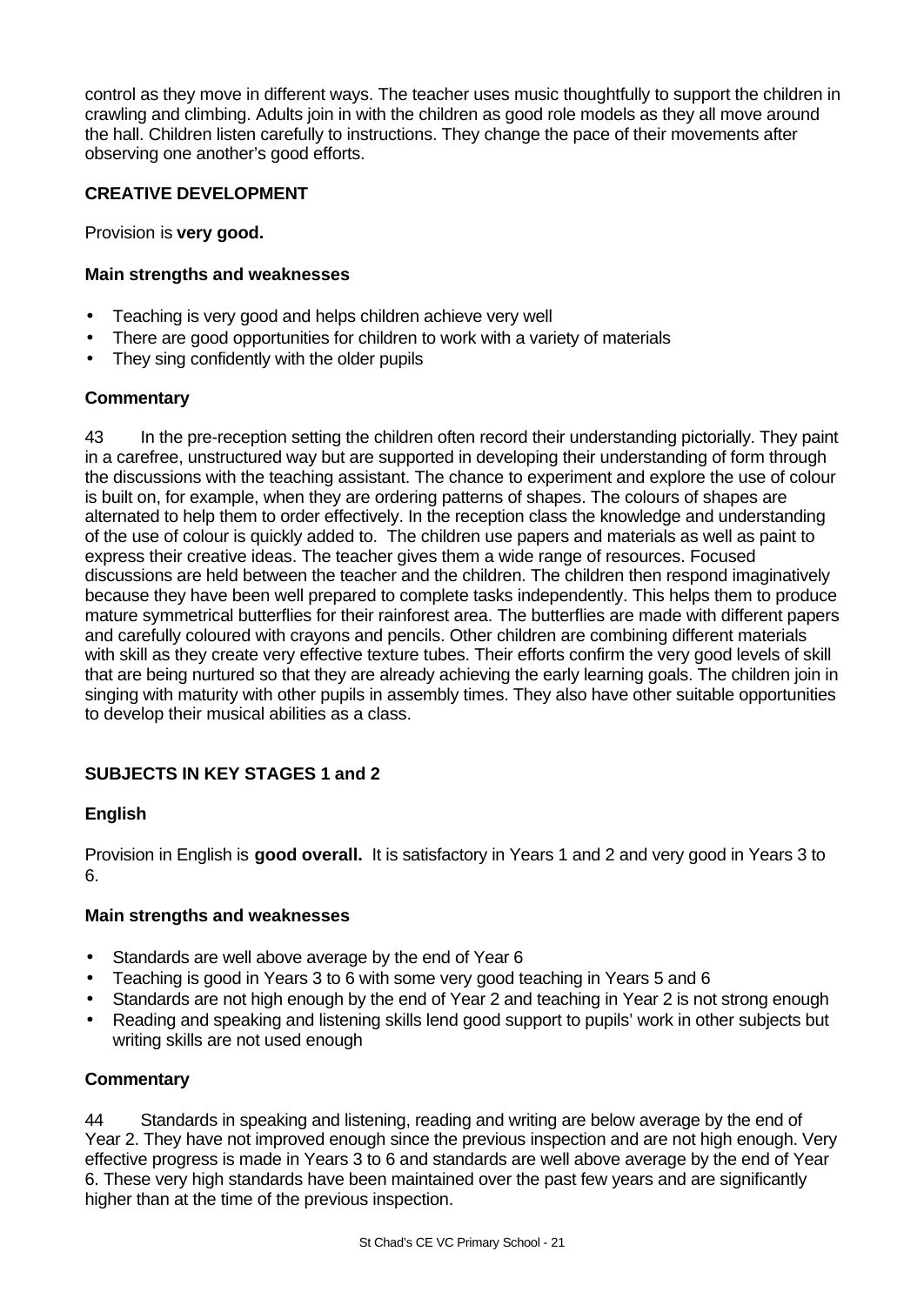45 Most pupils enter the Reception class with below average communication language and literacy skills, although a significant minority is above average. There has been some disruption in staffing and organisation in the FS, Year 1 and particularly in Year 2. In addition, there are higher numbers of pupils who have SEN and EAL in Year 2 and this has had some effect on the standards achieved. However, teaching in Year 2 is not strong enough to bring about any significant improvement. The lessons seen in Year 2 were generally satisfactory, and most pupils made steady progress but the teaching lacked imaginative and stimulating delivery. There was also some variation in the quality of work between the two classes. Some good pieces of writing were observed in one class, while in the other, writing activities were more mundane. In both classes work was untidily presented and there were not enough opportunities for pupils to write in a range of styles, both in the subject itself and across other subjects. In Years 1 and 2, reading is not taught in a rigorous and systematic enough way and some pupils in Year 2 have quite negative attitudes to reading. Some are kept on the same book or level for too long and begin to lose interest. While standards are below average in speaking and listening, promising initiatives, for example, in paired discussion work and drama are beginning to have a good effect on standards.

46 Largely as a result of consistently good and sometimes very good teaching, pupils of all abilities achieve very well in Years 3 to 6 with particularly rapid progress in Years 5 and 6. Pupils speak with confidence and clarity and listen well to what others have to say. They are articulate and confident speakers in a variety of situations, for example when feeding back to the class at the end of an activity or speaking on more formal occasions such as assemblies. The pride they take in their work is reflected in the good standards of handwriting and presentation. In most year groups, the teachers' marking shows pupils how they might improve and this helps raise standards. Reading skills are taught well and pupils have good attitudes towards reading. Pupils in Year 6 talk knowledgeably about favourite authors and novels they have read and show impressive understanding of the skills of research using non-fiction books.

47 By the end of Year 6 most pupils write very well in a range of styles, including poetry, creative story writing, factual accounts and letters. Much of the writing is imaginative and produced for a range of purposes. For example, some impressive poetry entries from pupils in a local young writers poetry competition were selected for inclusion in an anthology of good work. Most pupils have a good grasp of grammar, spelling and punctuation.

48 The teaching of English is carefully planned throughout the school and all lessons have a consistent and appropriate structure. Resources, including Interactive whiteboards, are used successfully to capture pupils' interest. Introductions to the whole class are clear and the lesson intentions are shared with pupils as well as assessments of how well they have done at the end of the lesson. Good assessment systems are used successfully to track pupils' progress in the subject and identify any areas for development. Homework is a regular feature of the teaching and helps raise standards in reading and writing. Some good links are made with ICT to help pupils enhance learning. In one activity, for example, SEN pupils in Year 5 produced well-presented pieces of written work using a word processing program. Classroom assistants provide good support for pupils' reading and writing and make a good contribution to the high standards. In the most effective lessons teachers questioned pupils vigorously and fostered a lively interchange of ideas. Group tasks were challenging at all levels and pupils remained focused and interested for the entire lesson. In some lessons across all year groups the closing whole class activity was rushed and opportunities for critical and constructive debate about the work produced were lost.

49 Leadership and management of the subject are satisfactory overall. The subject leader has good subject knowledge and has some good ideas as to how standards can be improved by the end of Year 2. Helpful guidance has been produced to help her colleagues across the school. Although an extended absence by the co-ordinator has affected continuity of developments, there has been regular monitoring of work and the use of data to pinpoint difficulties in pupils' learning. However, this has not been rigorous or consistent enough to bring significant change in standards at the end of Year 2.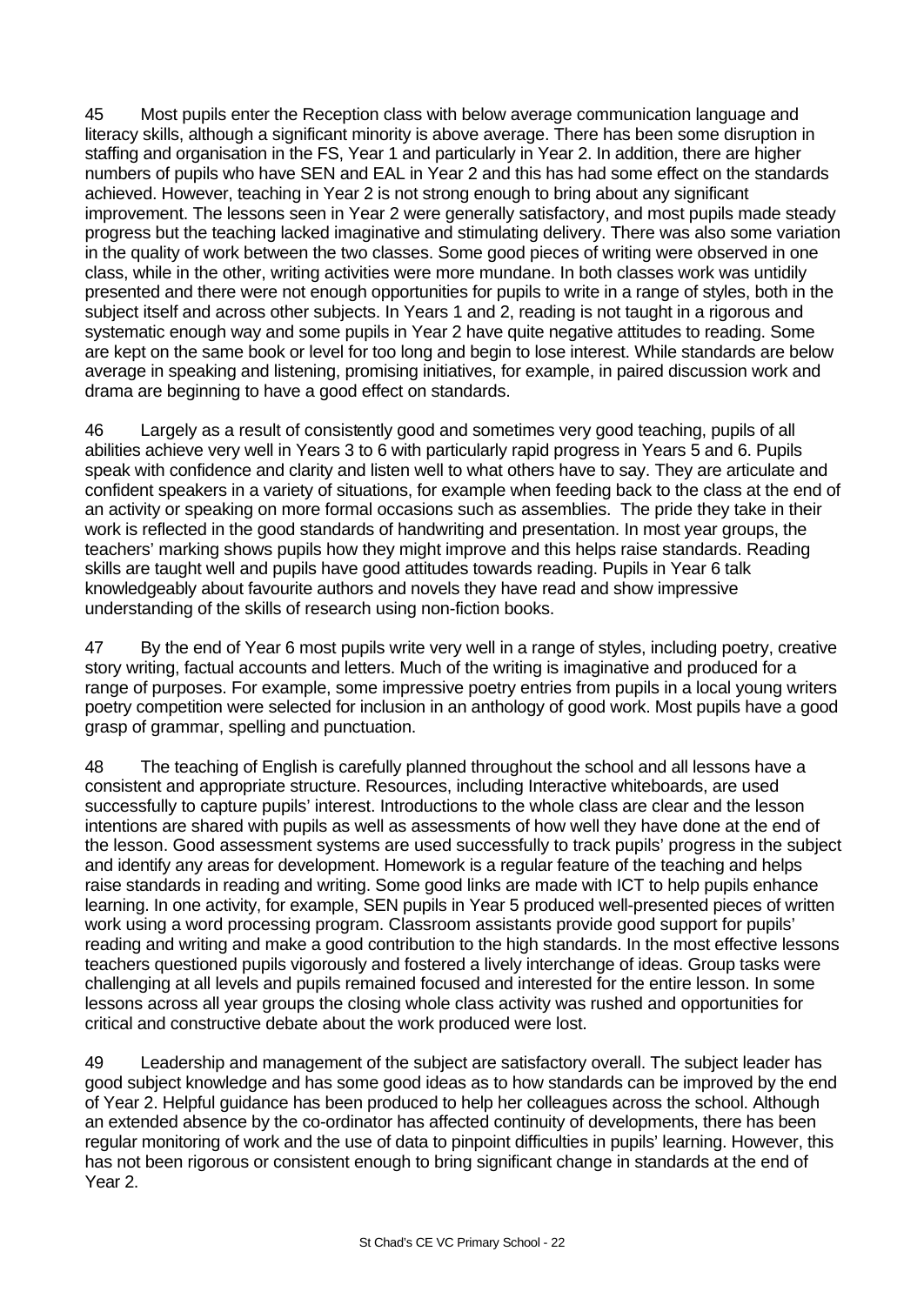# **Language and literacy across the curriculum**

50 Pupils in Years 3 to 6 use their very good reading and speaking and listening skills to support learning in all subjects. The weaker literacy skills of the pupils in Years 1 and 2 place more limitations on how effective they are in supporting subjects where there is a higher reading and writing content needed. Older pupils are very competent at extracting information from a variety of sources and searching for evidence. Their very good speaking and listening skills lead to lively debate in subjects such as religious education, and some good factual writing was seen in other subjects. In general, however, pupils' writing skills are not used enough to present ideas and information in subjects such as religious education, history and geography.

# **MATHEMATICS**

Provision is **good.**

# **Main strengths and weaknesses**

- Pupils achieve well and attain high standards by the end of Year 6
- Results by the end of Year 6 have improved well since 2001
- Pupils achievements and standards are not yet high enough by the end of Year 2
- Teaching and learning are consistently good at Year 1 and in Years 3 to 6
- The subject is well coordinated and assessment systems are good

# **Commentary**

51 In the 2003 National Curriculum tests for pupils in Year 2 standards were similar in comparison to all schools nationally but below those for similar schools. There has been a steady downward trend in results over the past two years. Standards for pupils who are now in Year 2 indicate below average standards since there are now more pupils in the year group with SEN. An analysis of pupils' work indicates that average and below average pupils find most difficultly with using and applying their mathematics skills and in understanding the concept of shape, space and measure. Teaching in the three lessons seen in Year 2 was satisfactory but was not rigorous or strong enough to raise standards sufficiently.

52 Standards are above average at the end of Year 6 as a result of consistently good teaching and challenge across Years 3 to 6. Standards have improved well since 2001. Standards are in line with similar schools nationally but achievement is very good when compared to pupils' prior attainment. This reflects performance data from the 2003 national tests.

53 The National Numeracy Strategy is understood well and applied consistently across the school. There is strong emphasis on mental calculation, especially of basic number calculations and this impacts well on pupils' skills. Basic number skills are generally taught well and this is a stronger element identified at the end of Year 2. Pupils achieve well in this area of their work across the school.

54 By the end of Year 2, most pupils count accurately in fives up to 100, recognise simple shapes and rotate these by experimenting with repeating patterns. They sort objects into rolling or sliding categories and record these on diagrams. Pupils in Year 2 investigate two-dimensional shapes and sort them into regular and irregular groups. Higher attaining pupils identify right angles and most recognise some simple attributes. Most pupils understand simple fractions and use a variety of resources to improve their understanding.

55 Some good examples of investigative work were seen across Years 3 to 6 and the weekly programme of work is well planned, using information well from previous lessons. This enables pupils to make good progress in all areas of their mathematics work. Pupils in Year 3 have a good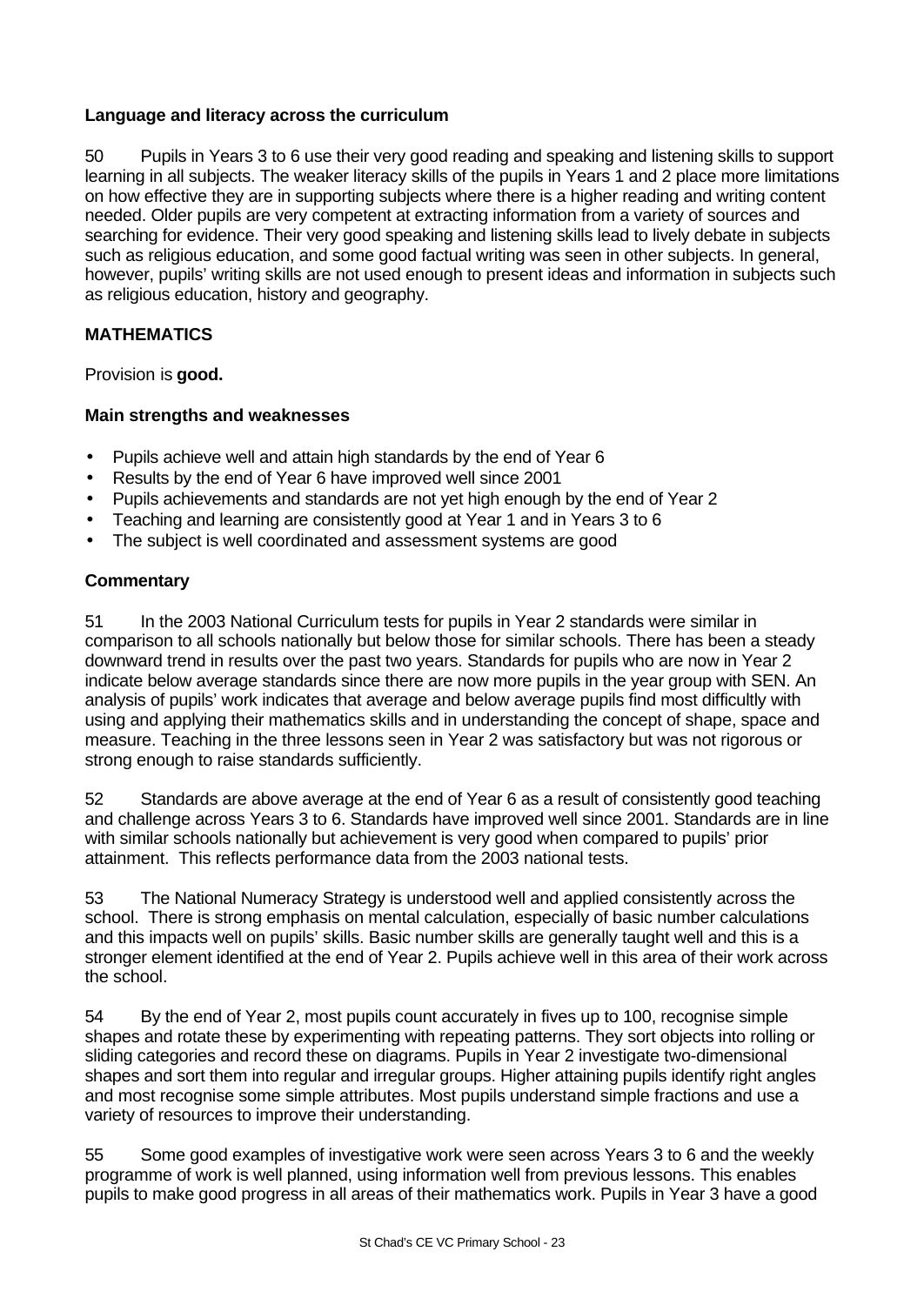understanding of money and use their knowledge to give correct coins in change when 'shopping'. Year 5 solve real life money problems and higher attaining pupils are challenged well when dividing decimals to two places and checking their solutions by using inverse operations on calculators. Pupils in Year 6 interpret and create Venn and Carroll diagrams correctly and are challenged very well by a series of number problems focused on overlapping sectors.

56 The quality of teaching is good overall and often very good in Years 5 and 6. Teachers have good relationships with their pupils and the pace of lessons is good. Lesson objectives are shared well with pupils and in the best lessons revisited again in whole class end of lesson sessions. Good opportunities are given for pupils to investigate problems, draw their own conclusions, and good use is made of a range of resources, including computers to further pupils' understanding. Work is monitored regularly and older pupils know what they have to do to improve. Marking is conscientious and often developmental. Teachers in Year 3 to 6 have high expectations of the presentation of work but some work in Year 2 is poorly presented and some basic errors like reversal of numbers are not remedied sufficiently over time. Classroom assistants are well used in most lessons, suitably prepared, and use their initiative to help all pupils, especially those with SEN. This enables them to make good progress with their learning targets.

57 The subject is well coordinated by a knowledgeable coordinator. She carefully assesses past results to focus more rigorously on specific areas in teaching and learning to track the progress of individual pupils and to identify areas for improvement.

# **Mathematics across the curriculum**

58 Overall, pupils use their mathematical skills satisfactorily in support of work across the curriculum. Measuring skills support work in design and technology, and pupils construct time lines in their history work. In science, they use a variety of measuring devices to support their experimental work, for example when measuring the friction of various surfaces and when timing dissolving rates of sugar. Pupils record their results using a variety of graphs and older pupils use their number and data handling skills well to support work in science.

# **SCIENCE**

Provision is **good.**

# **Main strengths and weaknesses**

- Teaching and learning are good overall
- Pupils achieve well and attain very high standards by the end of Year 6
- Pupils achievement and standards are not yet high enough by the end of Year 2
- Results by the end of Year 6 have improved significantly since 2001

# **Commentary**

59 In the 2003 National Curriculum assessments for pupils at the end of Year 2, teachers judged standards to be below average for pupils reaching the average level 2 and similar to the national levels at the higher level 3. In comparison to similar schools however, results overall were below average. The current group of pupils in Year 2 has a higher proportion of pupils with SEN. Standards have not improved and remain below average with fewer pupils at the higher level 3. The main weaknesses in pupils' learning are in investigative science and knowledge and understanding of physical processes.

60 By the end of Year 6 standards are well above the national average and well above those in similar schools. Pupils achieved very well in relation to their Year 2 results and two-thirds achieved the higher level 5. This has resulted from consistently good teaching.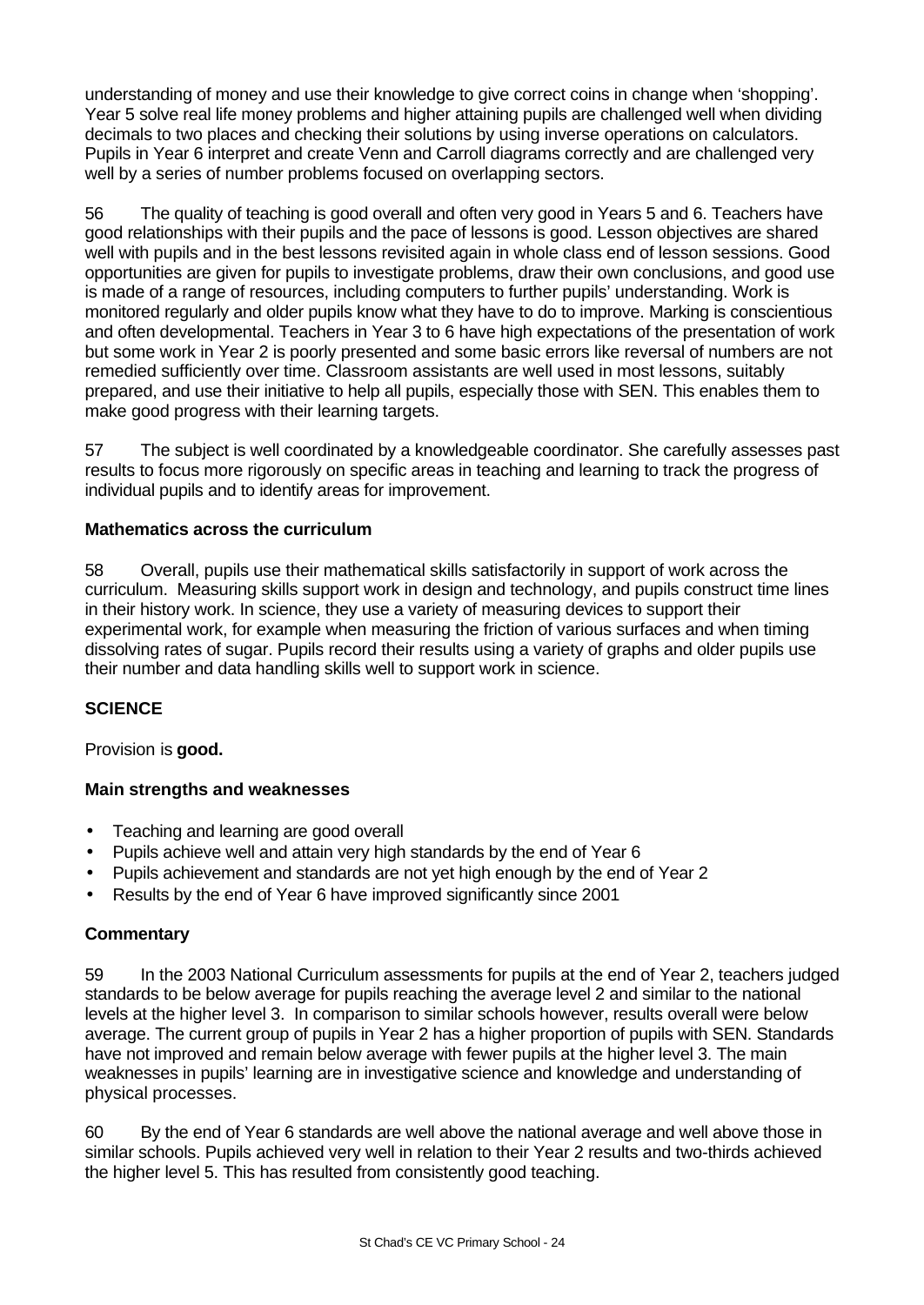61 By the end of Year 2 most pupils identify a range of common materials and know some of their properties. They sort them into hard, shiny and soft and know that their state changes when heat is applied. Work on foods is well recorded and pupils identify correctly which are healthy and which have high levels of fat. They are aware of the dangers of electricity and are able to list household appliances. Pupils in Years 3 to 6 increase their knowledge of physical processes and the properties of materials well, for example by using fair test principles to set up experiments and evaluate results. Pupils in Year 5 know the difference between solids, liquids and gases and identify them by particle type. When testing the solubility of different sugar types they use terms like 'constants' and 'variables' and cooperate very well in group experiments to analyse results. Pupils in Year 6 write good quality explanations to describe their science experiments and improve these by sharing evaluations using more scientific vocabulary and clearer explanation as to the experimental process. Work is well recorded and presented and pupils make very good progress across the range of the science curriculum.

62 Teaching and learning are satisfactory in Years 1 and 2 and very good in Years 5 and 6. Pupil's achievements are satisfactory by the end of Year 2, although there are elements of underachievement in investigative work. Teachers do not provide enough opportunities for this aspect of pupils' learning. Achievement is very good by the end of Year 6 where pupils have benefited from consistently good teaching across Years 3 to 6. Throughout the school, teachers plan and prepare well and resources are good and easily accessible to pupils. Classroom management and relationships are very good overall, teachers have high expectations of pupils' concentration and expect them to listen carefully to instructions. In the best lessons clear explanations are given to pupils as to their tasks during the lessons, teachers have good subject knowledge and expect pupils to use the correct technical vocabulary. Teachers consistently use question and answer techniques skilfully to enable pupils to think and make decisions about their own experiments. Good opportunities are made for cooperative work in pairs and groups which contribute well to pupils' social development.

63 The assessment systems are good and marking is accurate and constructive. Good analysis of past results, particularly in Years 3 to 6, has led to increased emphasis on those areas identified for improvement. For example, a greater emphasis on investigative science has led to a subsequent improvement in standards, particularly of the higher level 5. Teachers and teaching assistants give good support during lessons to pupils with SEN and those with EAL. This helps them access tasks successfully and make good progress.

64 The subject coordinator has worked successfully to develop the science curriculum, support colleagues and develop further her subject expertise by attending a variety of relevant courses.

# **INFORMATION AND COMMUNICATION TECHNOLOGY**

Provision in information and communication technology (ICT) is **good.**

# **Main strengths and weaknesses**

- Overall provision has improved significantly since the previous inspection
- Standards have improved and are now similar to national expectations
- Teachers have improved their confidence and expertise effectively
- The subject is well led and managed
- ICT supports learning effectively across the curriculum

# **Commentary**

65 Standards have improved well since the previous inspection and are now securely in line with national expectations in all year groups. This has come about because in-service training has been effective in boosting the confidence and expertise of the teachers, resources have improved and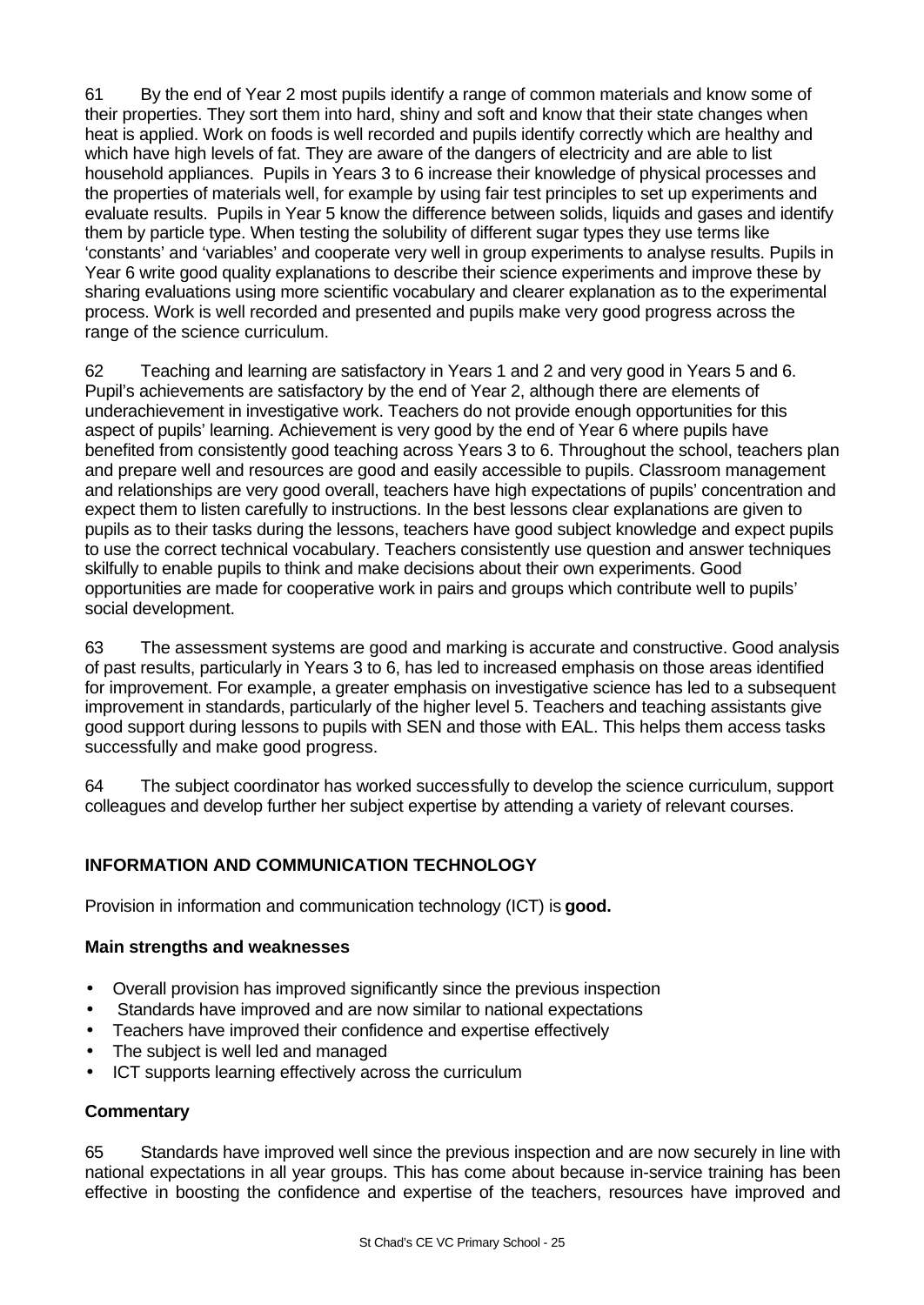include a computer suite and interactive whiteboards in Years 2 to 6, the subject is well led and managed and it has a high profile in the school.

66 Key skills are now developed well across the school. Pupils are encouraged to draft and refine their work on screen rather than just copy text. They become increasingly adept at cutting, pasting, editing and formatting their work using a good variety of the computers' tools. In a Year 2 lesson, for example, pupils used line and fill-in tools to produce some good black and white pictures in the style of the artist Escher. Teachers encourage the pupils to experiment with different forms of presentation and pupils in Year 6 have produced multi-media presentations including text, pictures and sound. Spreadsheet programs are used across Years 3 to 6. In Year 4, pupils successfully entered data into a branching database program and wrote their own questions to sort and classify objects.

67 Although not as strong as other aspects of their work, pupils are now being given experiences of using ICT systems to control events in a predetermined manner and to sense physical data. In a lesson for Year 5 pupils, for example, light sensors were used to monitor external conditions. Pupils were encouraged to calibrate their sensors correctly and record their investigations accurately. A good system of 'buddy' support with less able pupils working with more able pupils enabled the SEN pupils to access the activity successfully.

68 Teaching is generally satisfactory and sometimes good and pupils have high levels of interest and enthusiasm for the work. Planning is good and is based securely on national guidelines. This gives good continuity to learning experiences and has been successful in beginning to build stronger foundations for each year group to build upon. There is a useful assessment system to track pupils' progress. This is used to assess pupils' progress after each unit of work and identifies whether all aspects have been covered and expectations for the pupils have been met. This provides a secure base from which to plan the next steps for learning.

69 The subject leader has a clear picture of what needs to be done and has successfully evaluated all the weaknesses identified in the previous inspection. This has led to good improvement in all the aspects covered. Good financial support from the governing body and the parents has led to marked improvements in the provision of resources for the pupils and the teachers and has been a factor in the improving standards. The subject leader has monitored teaching and suggested relevant improvements. A well-constructed action plan points a clear way forward. The school has recently launched its own website.

# **Information and communication technology across the curriculum**

70 ICT in a range of forms, including computers, interactive whiteboards, tape recorders and video and digital cameras are used well to support learning across other subjects. It is taught largely as a cross-curricular subject across the school. ICT lends valuable support to the development of pupils' literacy and numeracy skills and to investigative work in science. CD-ROMS and the Internet are used to research work in subjects such as history and geography and relevant programs support learning in art and design and music.

# **HUMANITIES**

71 Owing to the school's timetable no lessons were seen in history and geography during the inspection. It is not therefore possible to make a secure judgement on provision in these two subjects. However, following discussion with pupils and teachers, examination of samples of work and review of planning, much of the work seen in the two subjects is similar to that expected for pupil's ages. In Years 3 to 6 there were some good examples of well presented and detailed work in both subjects.

72 In **history** in Years 1 and 2, pupils are developing a satisfactory knowledge of how things change over time when studying toys and children's lives in Victorian times. They compare 'the seaside' then and now and accurately place household items and forms of transport into past and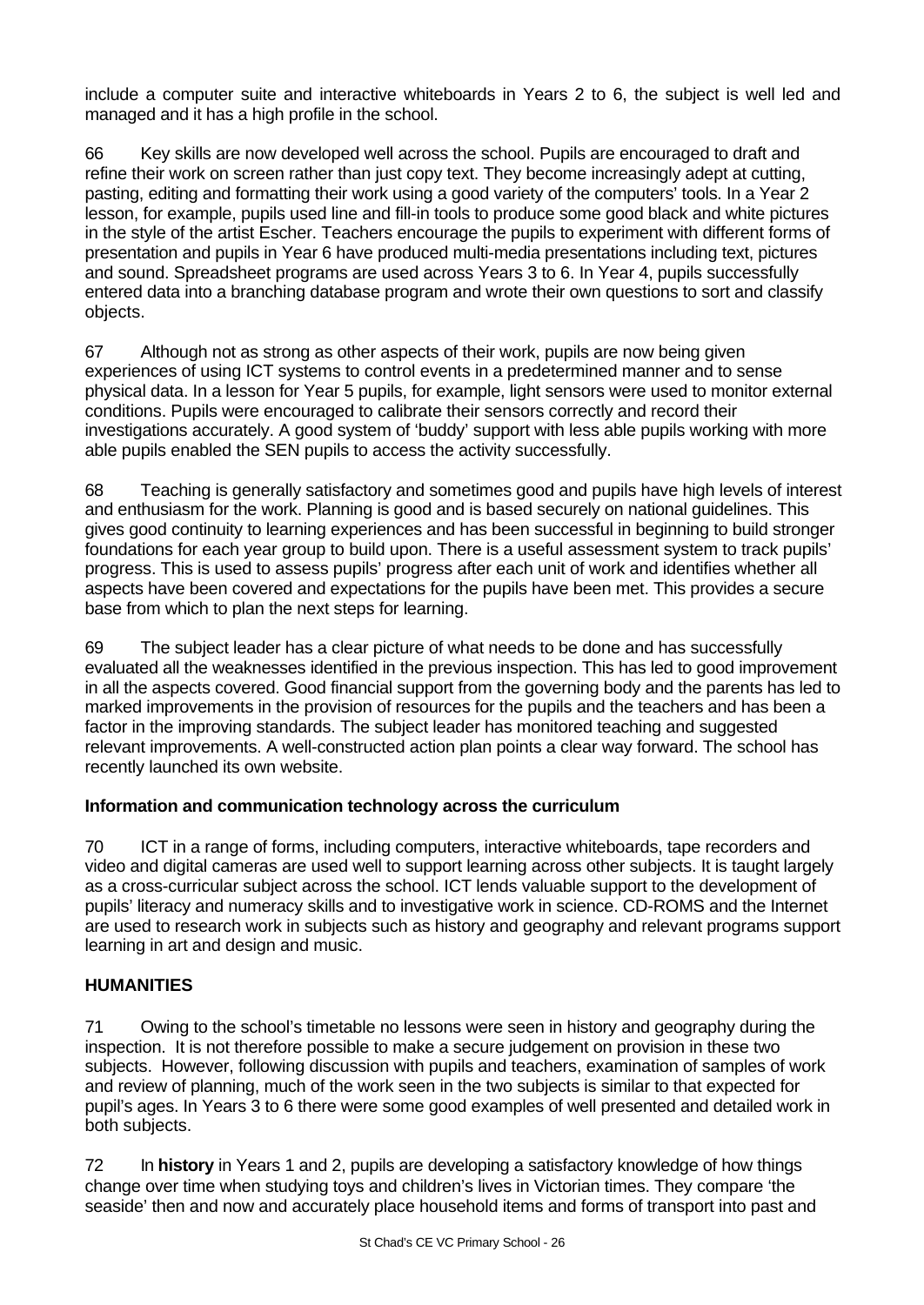present categories. They write in limited form about famous people such as Samuel Pepys and place the events of the Great Fire of London in order. Whilst the work seen reflected historical accuracy much was poorly presented and opportunities are missed for extending pupils writing skills. The work seen in Years 3 to 6 was well presented and pupils have good opportunities to study in detail different historical topics. Pupils in Year 6 demonstrate good empathy in their writing about World War 2 as when creating their own letters home from the viewpoint of an evacuee. While in these year groups there are some examples of extended writing, often recording is in note form and opportunities to extend writing skills are missed.

73 In **geography** pupils in Year 1 and Year 2 have a good awareness of road safety and recognise a range of warning and information signs. They create recognisable maps of classrooms, houses and routes to school and know the points of the compass. They compare and contrast the island of Struay with Lichfield and Year 2 pupils are beginning to be aware of the main features on maps in an atlas. By the end of Year 6 pupils recognise geographical patterns through their work on the environment. When studying rivers they investigate rivers of their choice such as the Nile and the Mississippi and case studies include river features such as 'tributary, delta and meander'. Work on weather patterns and the water cycle is very well presented and pupils enhance their work in art by detailed sketches and diagrams. As in history there are missed opportunities for pupils to write at length in support of their work.

74 Work in both history and geography is supported well by a good range of visits and visitors to school. These include museums, themed weeks based on the geography of the countries or origin of some pupils such as Japan and Italy, and actors and visitors from the community who enliven work in history and stimulate pupil's interest. Support for a pupil in Kenya enhances work in geography and links well to their personal, social and health education work. Planning is well based on national guidelines and appropriate assessments are made on pupil's progress at the end of each unit of work. Good use is made of computers to seek information.

# **Religious education**

Provision in religious education is **satisfactory.**

# **Main strengths and weaknesses**

- Links with local churches are good
- Pupils are acquiring a sound knowledge of Christianity and other religions
- Pupils do not have enough opportunities to use their writing skills

# **Commentary**

75 Standards are similar to those expected in the local agreed syllabus. Pupils in Year 1 are aware of the main Christian festivals and their significance in the life of Jesus. They know of some religious symbols from their work on the local church such as the chalice, cross, and font. They are aware of festivals from other faiths such as Divali and Hannaka. Pupils in Year 2 write their own prayers and link these to work on peace, their own lives and people and places special to themselves. They are beginning to develop a sense of personal reflection and have a sound knowledge of stories from the life of Jesus. Work on the life of Noah gives pupils opportunities to extend their writing skills but this is not a regular feature of the work seen.

76 Pupils in Year 3 and 4 consider ways of helping others and develop understanding of fairness, kindness, giving and caring in a variety of contexts. They are aware of the significance of religious symbols and festivals to Christians and study the five pillars of Islam in their work on the Muslim faith. Pupils in Year 5 write interesting and accurate 'eye witness' accounts of the Easter events in Jerusalem leading to the crucifixion (as if for the local paper). They linked work on the Walls of Jericho to their science work on sound and are aware of the different sections of the Bible. When studying Judaism Year 6 pupils write accounts of special ceremonies such as a Bar Mitzvah and list their personal ten commandments using ideas well from their own experiences. These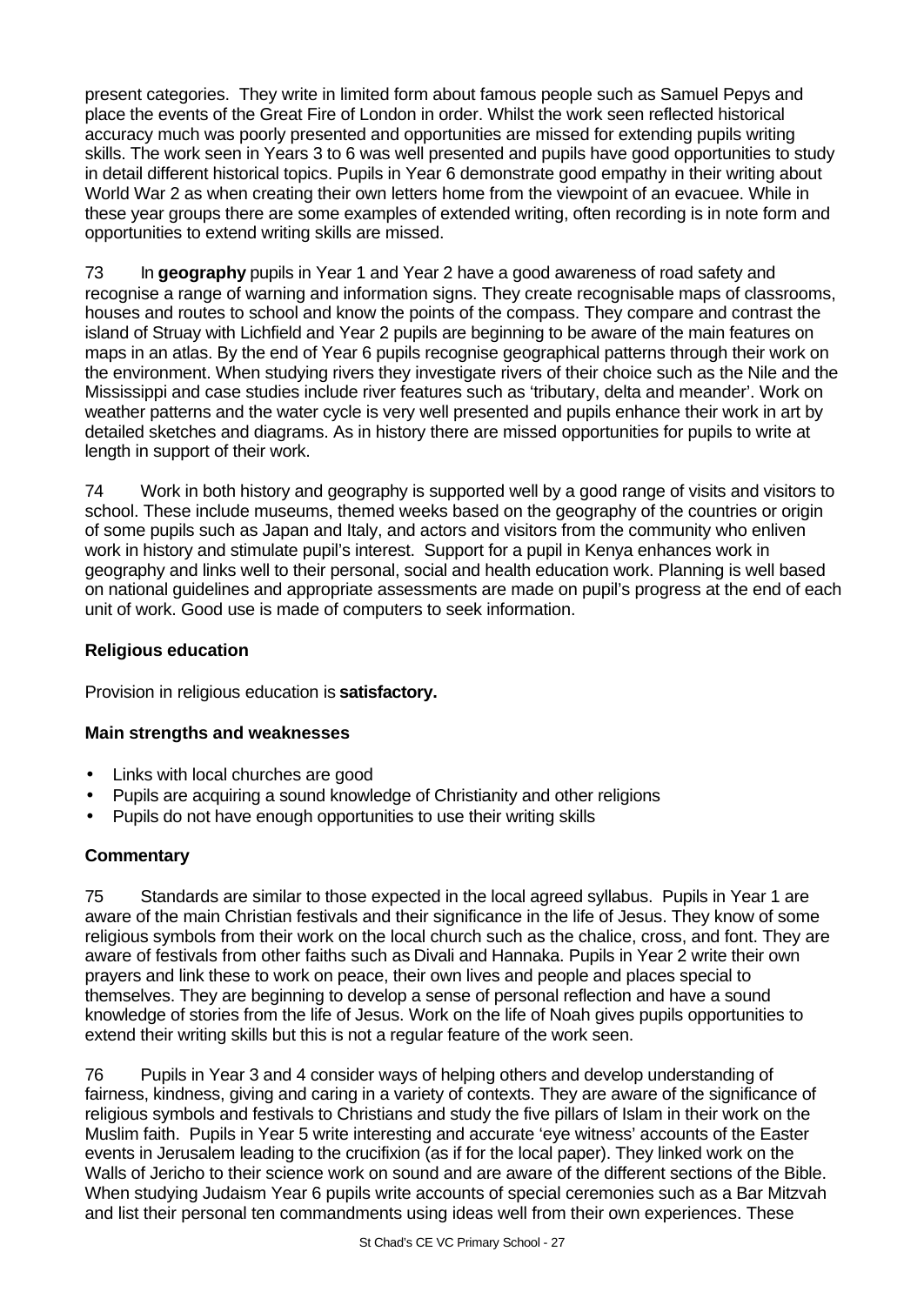extended writing examples are not prevalent in the scrutiny of work over the past year. Pupils are aware of famous religious and political figures from the past and consider injustice in the world in work related to Martin Luther King and the Oxfam Organisation. They show empathy with people suffering poverty, deprivation and lack of opportunity and consider ways of changing situations through forms of protest.

77 Teaching in the two lessons seen in Year 3 and Year 5 was good and teachers prepare lessons well using the locally agreed syllabus. Teachers' skilful use of the interactive whiteboard enhances learning and interest, and motivates pupils. Teachers demonstrate good subject knowledge as in the Year 3 lesson on the creation and the Year 5 lesson on the life of Father Damien. Relationships are very good and pupils listen carefully to their teachers. When working in pairs and groups, pupils cooperate very well and show appreciation for the work of others when sharing ideas at the end of the lessons. A good range of resources is available within school and used well in lessons.

78 Leadership and management are satisfactory and the new coordinator has worked hard to ensure the new requirements of the recently revised local syllabus have been adopted across the school. There is a recognised need to develop assessment procedures in order to monitor pupils' progress.

79 There are good links with local churches and religious groups in the community. Visitors to school from these groups, assemblies and festivals within school and at the local church contribute well to pupils' religious knowledge and understanding.

# **CREATIVE, AESTHETIC, PRACTICAL AND PHYSICAL SUBJECTS**

80 One lesson was observed in art and design, one in design and technology and one in music. It is not therefore possible to make a secure judgement on provision in these three subjects.

81 In **art and design**, there is a good portfolio collection of work from classes throughout the school. These portfolios, together with evidence from displays throughout the school and discussions with pupils, confirm the high profile being given to the subject currently. Discussion with the subject leader further confirms this high profile. Standards are in line with those expected by the end of Year 2 and Year 6 and pupils' achievements are at least satisfactory. Although the good portfolio collection shows work with a wide range of media, none of the work is annotated. There is no indication of comparative comments on the progressive nature of the skills and techniques of making art being considered. Nevertheless, together with the displays around the school, it is clear that pupils are given an effective range of art making experiences, including work in threedimensions.

82 In **design and technology** there was only a small amount of work on display. A small sample of work confirmed that standards are in line with those expected. Discussions with pupils and the subject co-ordinator confirm that work in the subject continues throughout the school. It is clear from the sample of work, photographic evidence and teachers' planning that the skills of designing, making and evaluating are being systematically covered in the pupils' tasks.

83 In **music** pupils are provided with opportunities to develop their music making instrumental skills effectively. A number of peripatetic teachers teach strings, brass, woodwind, percussion, recorders, keyboard and guitar. The talents of the pupils are combined in forming a school band. A group of pupils from Years 3, 4 and 5 played a whole range of different recorders well during assemblies. Other pupils join together to play in the school band led by the peripatetic guitar teacher. A school choir, formed from classes from Year 3 onwards, sing together on a weekly basis.

84 The choir is led by the school's music co-ordinator. The singing in assemblies and the lesson was well controlled with good levels of attention being paid to the skills of duration, rhythm, beat and pitch. Groups of pupils show their musical skills in the community when they take part in events in the city and beyond. In discussion with the co-ordinator and a group of Year 6 pupils, it is clear that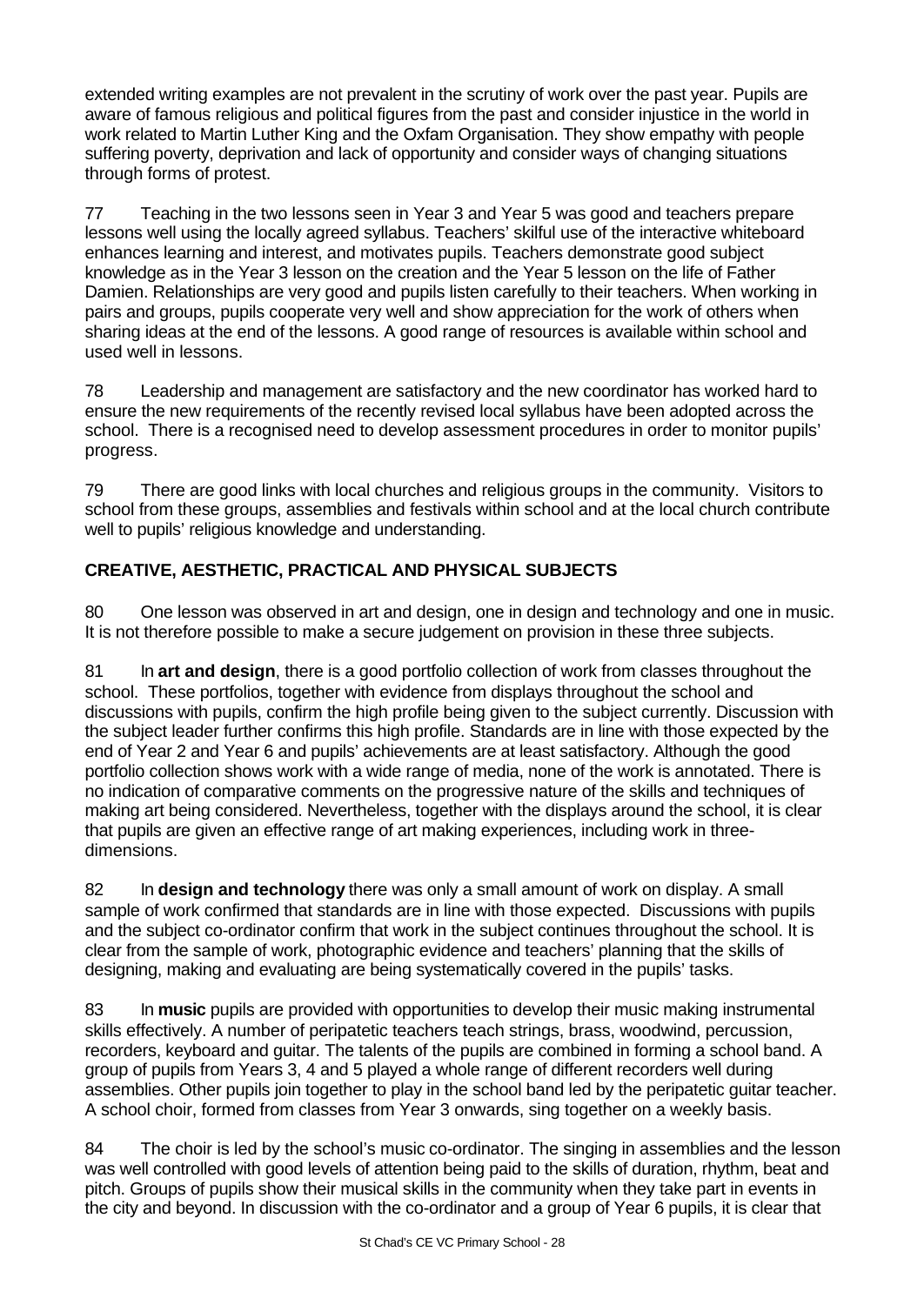the school has a high level of commitment to developing the skills and enjoyment of making music. From the evidence available standards are in line with those expected at the end of Year 6.

# **Physical education**

The provision in physical education is **good.**

# **Main strengths and weaknesses**

- In games and athletics, standards meet national expectations and pupils achieved well in the lessons observed
- The programme of work throughout the school year is well organised
- Teaching and learning are good throughout the school

# **Commentary**

85 Standards in games and athletics are in line with what could be expected for pupils' ages at the end of both Year 2 and Year 6. This maintains the standards found at the end of Year 6 at the last inspection. Teaching was mostly good in the lessons observed during the inspection. These were in Years 1, 2, 4 and 6. Pupils achieved well as a result of the well-organised programme of work in these lessons. Pupils have good opportunities to develop their physical skills in different aspects of physical education at appropriate times in the school year. Currently the focus is on games and athletics. These aspects were developed well in the lessons seen during the inspection. However, some aspects, such as swimming, are on-going during the year for pupils in the junior classes. All pupils are able to swim the minimum distance of 25 metres by the time they leave the school.

86 In Years 1 and 2 pupils build successfully on the skills that have already been initiated in the Foundation Stage class. There is a continuing emphasis in games and athletics lessons on good body control and care and safety in movement. There is mature consideration of affects of physical development on health. In an athletics lesson in Year 1 that had to be transferred from the field to the hall because of rain pupils successfully built up their skills. They were enabled to learn the techniques of a relay by walking, jogging and finally running. This extension of skills was a regular feature of the way pupils understanding was fostered. In a Year 2 games lesson in the hall appropriate attention was paid to the careful use of space. The large group of pupils from the combined Year 2 classes moved with control and safety. Ball skills were developed satisfactorily as the pupils formed partnerships with one another. The skills were effectively extended as the groups of partners grew from two to four.

87 In the Year 4 and 6 lessons, skills were developed appropriately. In Year 4 pupils' energy levels were expended as they jumped, landed safely and completed a sequence successfully. The pupils considered the effects upon their breathing and heartbeat and then made their own decisions on how to cool down effectively. In the Year 6 lesson in the playground the skills of successfully attacking and defending in an invasive game were well developed. The skills were gradually built up so that the pupils were continually being asked to consider what they needed to do to improve their techniques. They were able to respond positively to the task.

88 Leadership of the subject is good. The co-ordinator has good subject knowledge and has taken those opportunities given to monitor the progress being made by the pupils through direct observation of lessons. However, there has not been a systematic approach by the school to allow the co-ordinator to fully develop this role.

# **PERSONAL, SOCIAL AND HEALTH EDUCATION AND CITIZENSHIP**

Provision is **very good.**

# **Main strengths and weaknesses**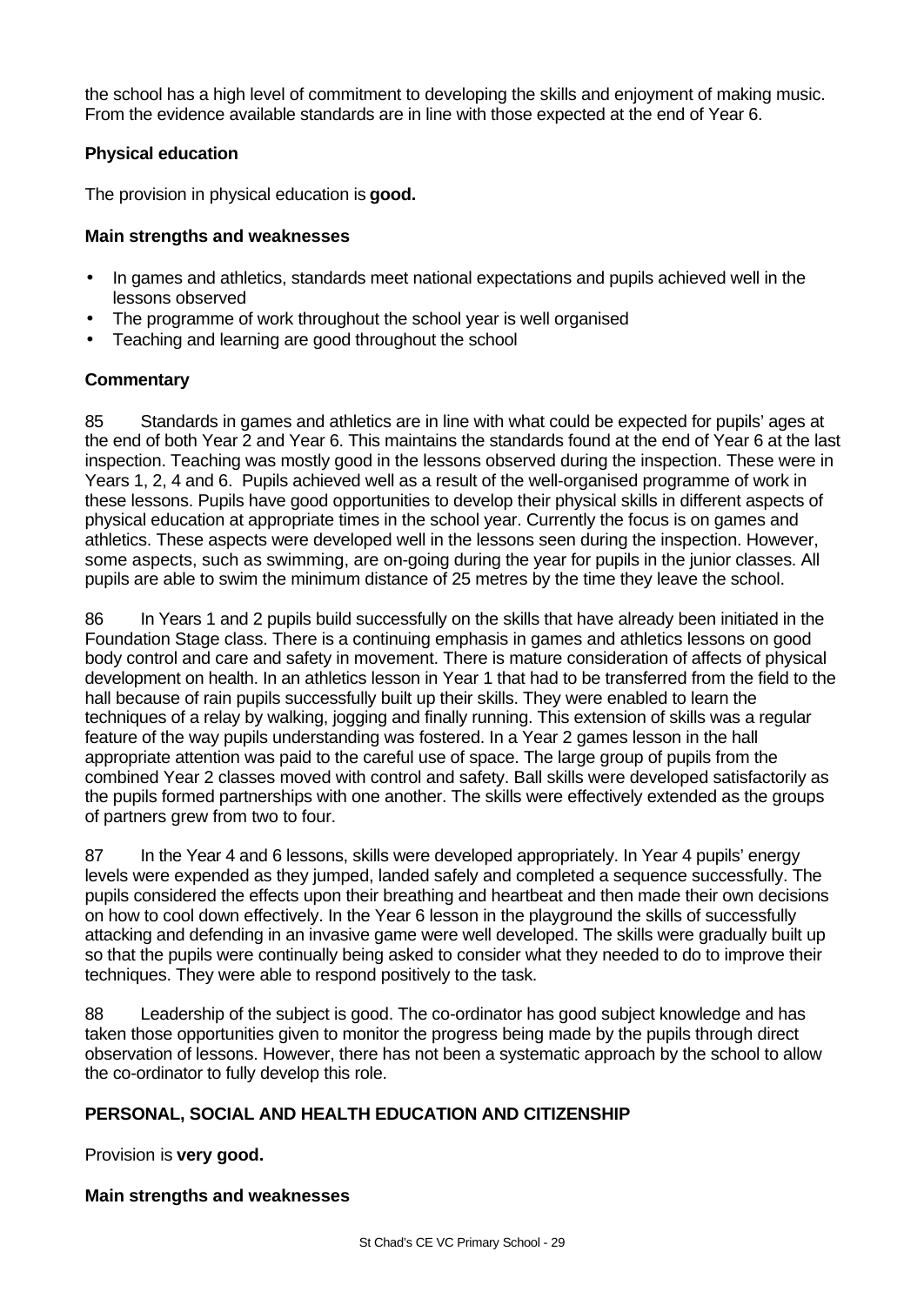- Pupils' personal and social development permeates all learning
- Leadership and management of the subject are good
- The school promotes a caring, Christian ethos with a strong moral ethic
- Pupils have good opportunities to participate in the school's decision making process

# **Commentary**

89 Other than in circle times, there is no discrete teaching of the subject. Nonetheless, pupils achieve very well in their personal and social development and become very mature and confident learners. Pupils are encouraged to participate in a wide range of activities and experiences across and outside the formal curriculum and to contribute fully to the life of the school and the community. These include residential visits as far afield as France. These encourage the development of independence as well as corporate responsibility. Pupils take part in sporting events and competitions in the local community and travel further to support the school on special days; for example, pupils in Year 6 represented the school at the British Legion Remembrance Day Service at the National Memorial Arboretum. Pupils show great care and concern for the elderly and invite them in regularly for refreshments and a chat.

90 Early ideas of citizenship are developed through decision making about school and class rules and pupils vote for their class representatives on the school council. The council meets with the headteacher and when possible with the chair of governors. They discuss issues such as which charities to support and how the school might be better run. Pupils in Year 6 put themselves forward for team leaders and have to speak to the other pupils about why they would be a good leader. The pupils in Years 3 to 6 then vote for the boys or girls who have impressed them most.

91 Circle times (when pupils sit together in a circle to discuss issues and help resolve conflicts) are well established and make a good contribution to pupils' speaking and listening skills as well as their personal development. There are appropriate sex education programmes for the older pupils and a drugs awareness programme for Years 5 and 6. Pupils are encouraged to develop a healthy life style through relevant science topics and the provision of fruit in the morning break for pupils in the Foundation Stage and Years 1 and 2.